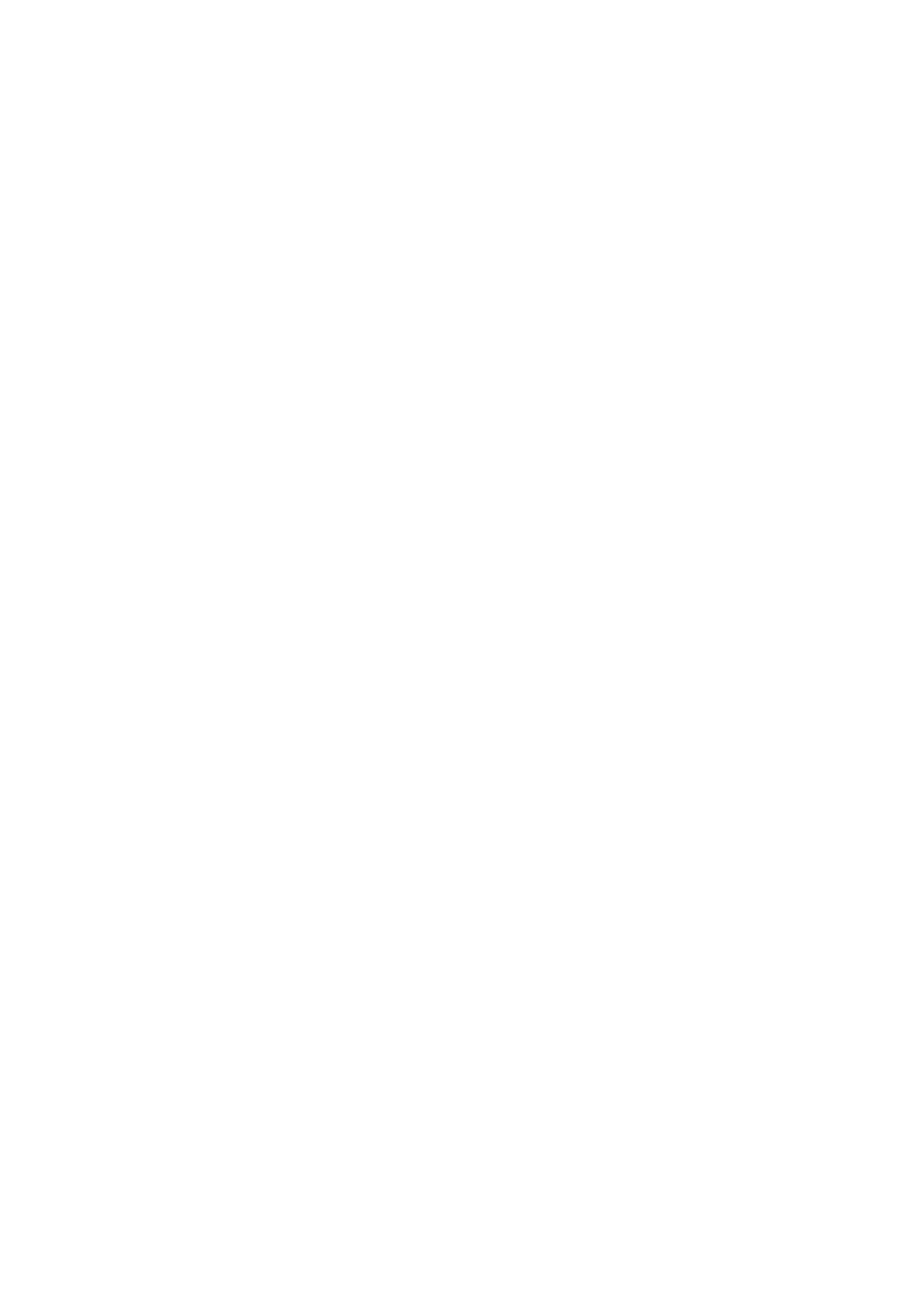# **Contents**

| 1 Introduction<br>1.1 Why choose AQA for AS and A-level Psychology<br>1.2 Support and resources to help you teach                                                                                                                                                                                                                           | 5<br>5<br>6                                        |
|---------------------------------------------------------------------------------------------------------------------------------------------------------------------------------------------------------------------------------------------------------------------------------------------------------------------------------------------|----------------------------------------------------|
| 2 Specification at a glance<br>2.1 AS<br>2.2 A-level                                                                                                                                                                                                                                                                                        | 8<br>8<br>9                                        |
| 3 Subject content – AS<br>3.1 Introductory topics in Psychology<br>3.2 Psychology in context                                                                                                                                                                                                                                                | 13<br>13<br>14                                     |
| 4 Subject content – A-level<br>4.1 Introductory topics in Psychology<br>4.2 Psychology in context<br>4.3 Issues and options in Psychology                                                                                                                                                                                                   | 17<br>17<br>18<br>21                               |
| 5 Scheme of assessment<br>5.1 Aims<br>5.2 Assessment objectives<br>5.3 Assessment weightings                                                                                                                                                                                                                                                | 25<br>25<br>26<br>27                               |
| 6 General administration<br>6.1 Entries and codes<br>6.2 Overlaps with other qualifications<br>6.3 Awarding grades and reporting results<br>6.4 Re-sits and shelf life<br>6.5 Previous learning and prerequisites<br>6.6 Access to assessment: diversity and inclusion<br>6.7 Working with AQA for the first time<br>6.8 Private candidates | 29<br>29<br>29<br>29<br>30<br>30<br>30<br>31<br>31 |
| 7 Mathematical requirements and<br>exemplification<br>7.1 AS<br>7.2 A-level                                                                                                                                                                                                                                                                 | 33<br>33<br>35                                     |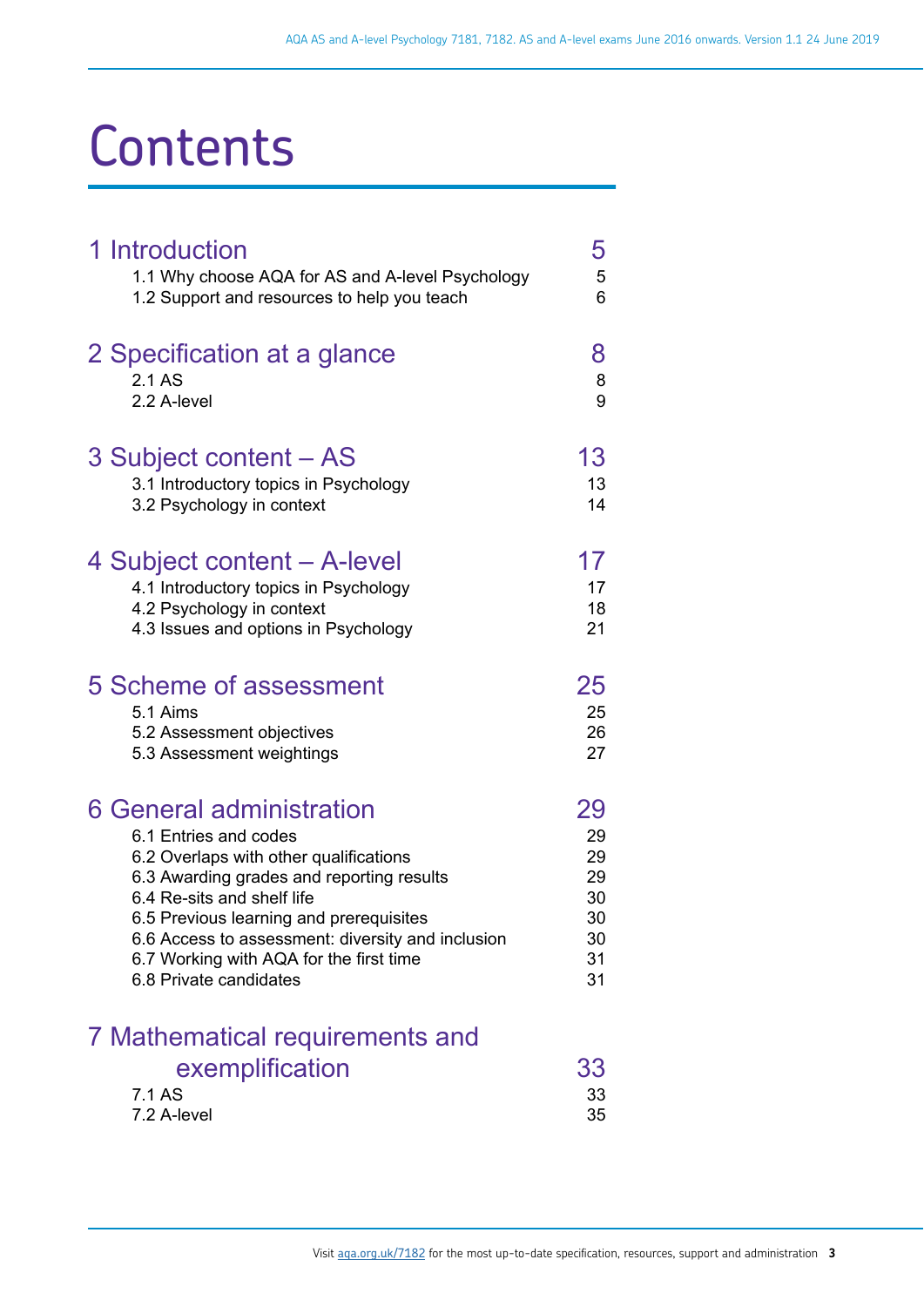# Are you using the latest version of this specification?

- You will always find the most up-to-date version of this specification on our website at [aqa.org.uk/7182](http://aqa.org.uk/7182)
- We will write to you if there are significant changes to the specification.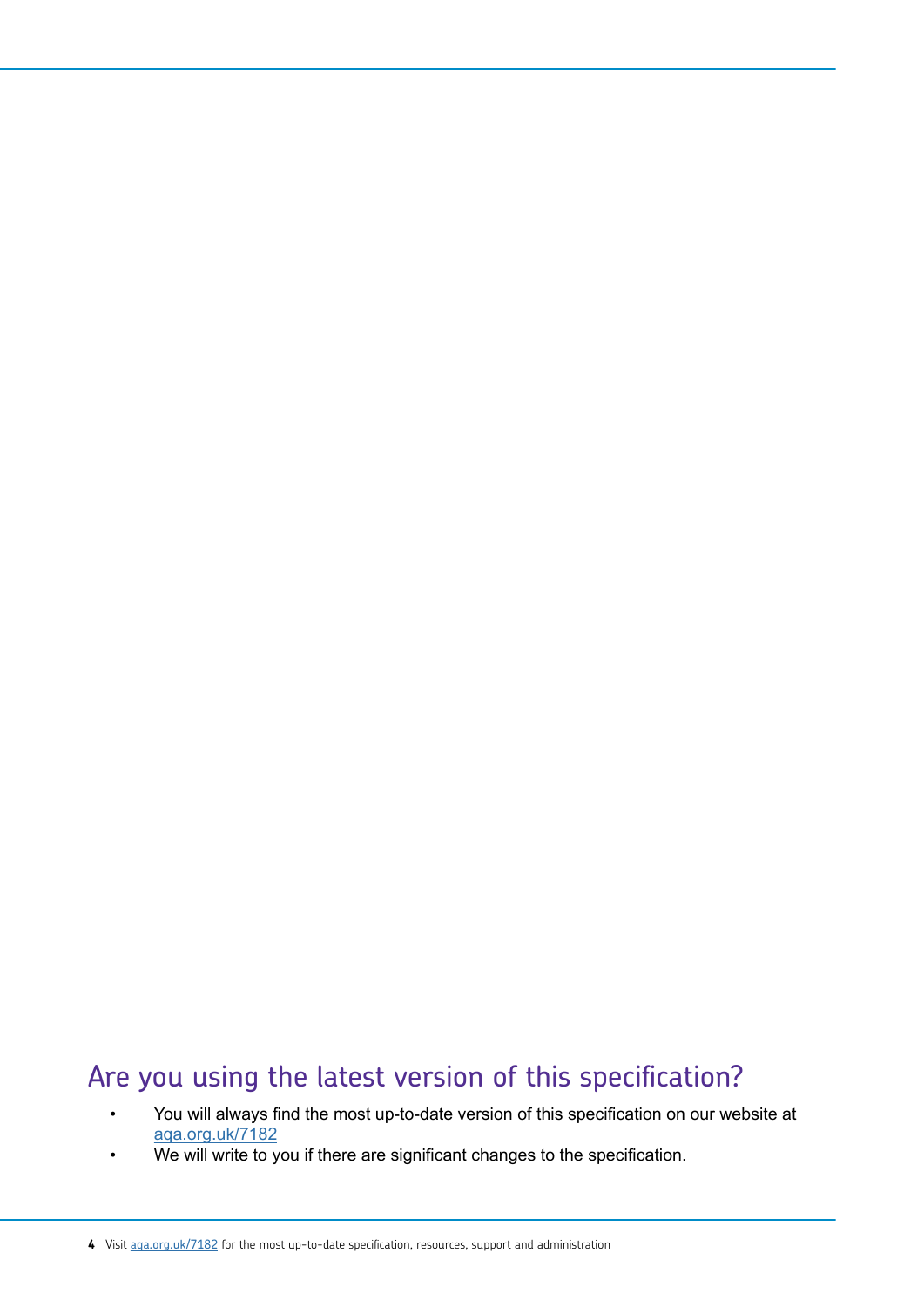# <span id="page-4-0"></span>1 Introduction

# 1.1 Why choose AQA for AS and A-level Psychology

### Relevant content designed by experts

These qualifications offers an engaging and effective introduction to Psychology. Students will learn the fundamentals of the subject and develop skills valued by Higher Education (HE) and employers, including critical analysis, independent thinking and research.

Retaining the most popular features of our previous, market-leading qualifications, we have worked with teachers, HE and the British Psychological Society to produce clear, up-to-date and stimulating specifications. We have built on the success of our previous specifications by introducing some minor amendments that reflect advances and changes in the subject and provide a coherent and holistic programme of study.

### The biggest teaching community

We are the most popular choice for AS and A-level Psychology and by choosing our specification you will be part of the country's largest community of psychology teachers and have access to the widest network of support to help your teaching.

## Content continuity

Our focus for these new qualifications has been on providing continuity for teachers. You will see many familiar and popular topics from our previous specifications which include:

- approaches and methods related to the core areas of Psychology cognitive, social, biological, developmental, individual differences and research methods are all retained and delivered through content similar to the previous specifications
- explanations from different approaches, along with psychological issues and debates, are retained
- A-level students can choose from a range of attractive topic options which have been arranged to help teachers to teach to their strengths and at the same time ensure that their students experience an interesting, diverse and coherent course of study, regardless of which topics they choose.

### Trusted assessment

Our assessments continue to employ a variety of familiar types of question such as multiple choice, short answer and extended writing/essays, which target the skills of knowledge and understanding, application and evaluation.

Students' understanding of research methods, gained through classroom experience of practical Psychology, will be assessed using the familiar scenario-based question style and research methods questions embedded in topics.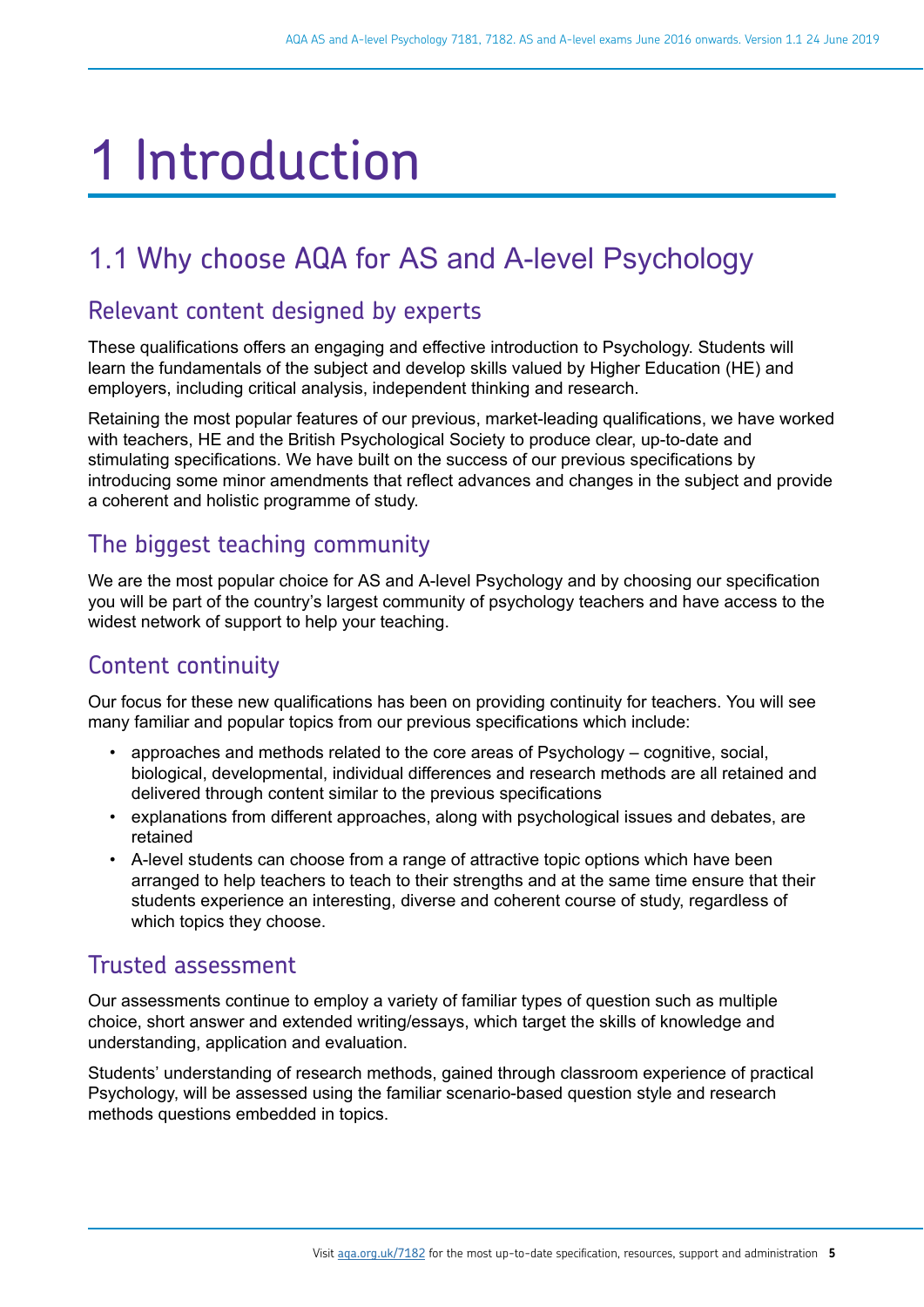## <span id="page-5-0"></span>Co-teachability of AS and A-level

We have designed the AS and A-level specifications to cover the core areas of Psychology and be fully co-teachable within the first year of study. We know this will help teachers with resourcing and timetabling and will also allow students to switch between AS and A-level during the first year if they wish.

## Progression

Our specifications will appeal to a cross-section of students, regardless of whether they have studied the subject before. It builds on skills developed in the sciences and humanities, and enables progression into a wide range of other subjects.

You can find out about all our Psychology qualifications at aga.org.uk/psychology

# 1.2 Support and resources to help you teach

We know that support and resources are vital for your teaching and that you have limited time to find or develop good quality materials. So we've worked with experienced teachers to provide you with a range of resources that will help you confidently plan, teach and prepare for exams.

### Teaching resources

We have too many Psychology resources to list here so visit aga.org.uk/7182 to see them all. They include:

- flexible sample schemes of work to help you plan for course delivery in your own way
- individual lesson plans on specific topic areas to assist you in providing continuity and progression in teaching
- specimen assessment materials that will give your students a clear idea as to what is expected in the examinations
- a range of student textbooks from AQA approved publishers
- example practical activities for research methods (teachers should ensure that the British Psychological Societies Code of Ethics and Conduct is followed in any practical research activity. This can be found on the British Psychological Societies website [www.bps.org.uk](http://www.bps.org.uk))
- training courses to help you deliver AQA Psychology qualifications
- subject expertise courses for all teachers, from newly qualified teachers who are just getting started to experienced teachers looking for fresh inspiration.

## Preparing for exams

Visit [aqa.org.uk/7182](http://www.aqa.org.uk/7182) for everything you need to prepare for our exams, including:

- past papers, mark schemes and examiners' reports
- specimen papers and mark schemes for new courses
- Exampro: a searchable bank of past AQA exam questions
- exemplar student answers with examiner commentaries.

## Analyse your students' results with Enhanced Results Analysis (ERA)

Find out which questions were the most challenging, how the results compare to previous years and where your students need to improve. ERA, our free online results analysis tool, will help you see where to focus your teaching. Register at aga.org.uk/era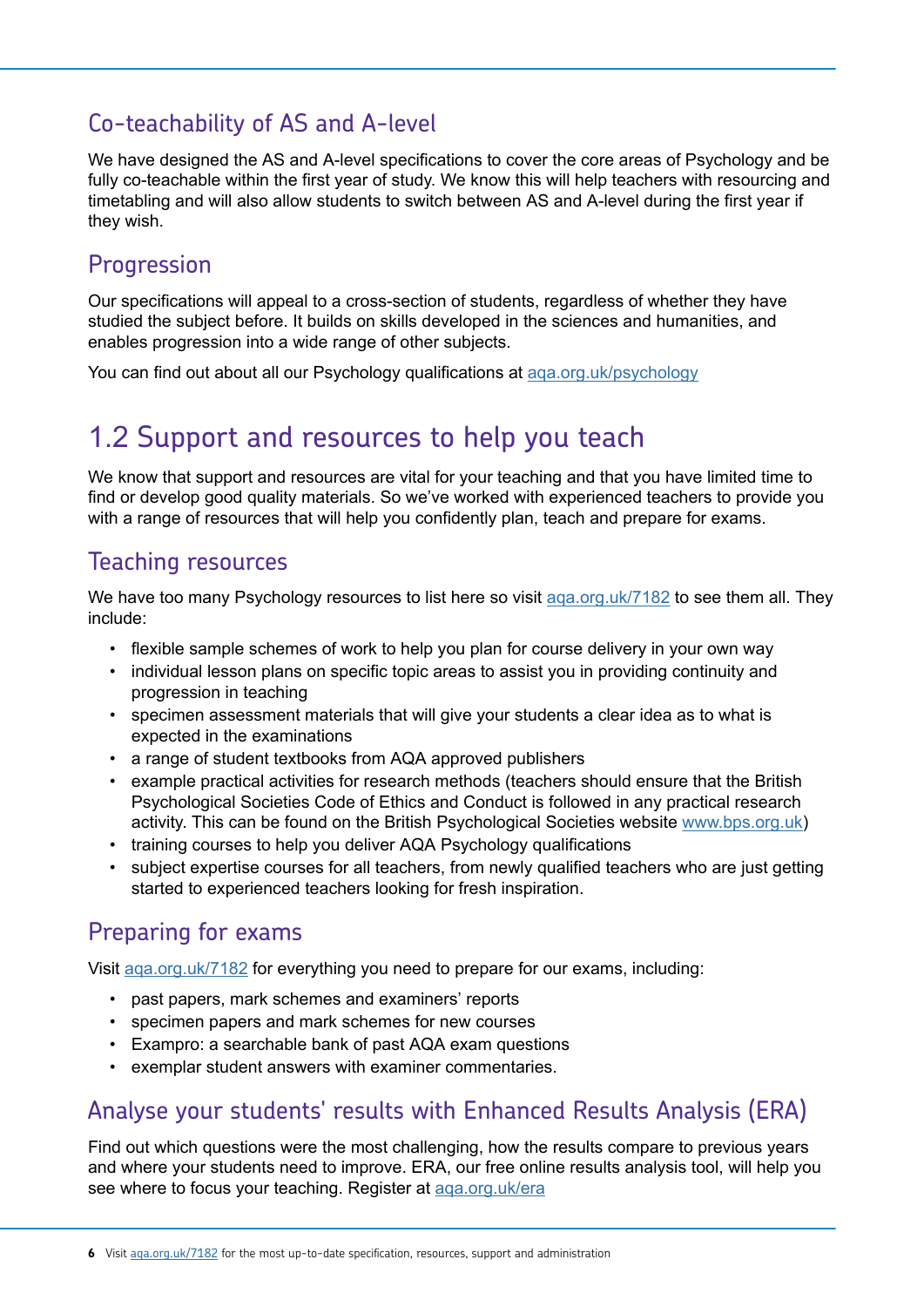For information about results, including maintaining standards over time, grade boundaries and our post-results services, visit [aqa.org.uk/results](http://www.aqa.org.uk/exams-administration/results-days)

#### Keep your skills up to date with professional development

Wherever you are in your career, there's always something new to learn. As well as subjectspecific training, we offer a range of courses to help boost your skills.

- Improve your teaching skills in areas including differentiation, teaching literacy and meeting Ofsted requirements.
- Prepare for a new role with our leadership and management courses.

You can attend a course at venues around the country, in your school or online – whatever suits your needs and availability. Find out more at [coursesandevents.aqa.org.uk](https://coursesandevents.aqa.org.uk/training/Search)

### Get help and support

Visit our website for information, guidance, support and resources at [aqa.org.uk/7182](http://www.aqa.org.uk/7182)

You can talk directly to the Psychology subject team:

E: [psychology@aqa.org.uk](mailto:psychology@aqa.org.uk)

T: 01483 477 822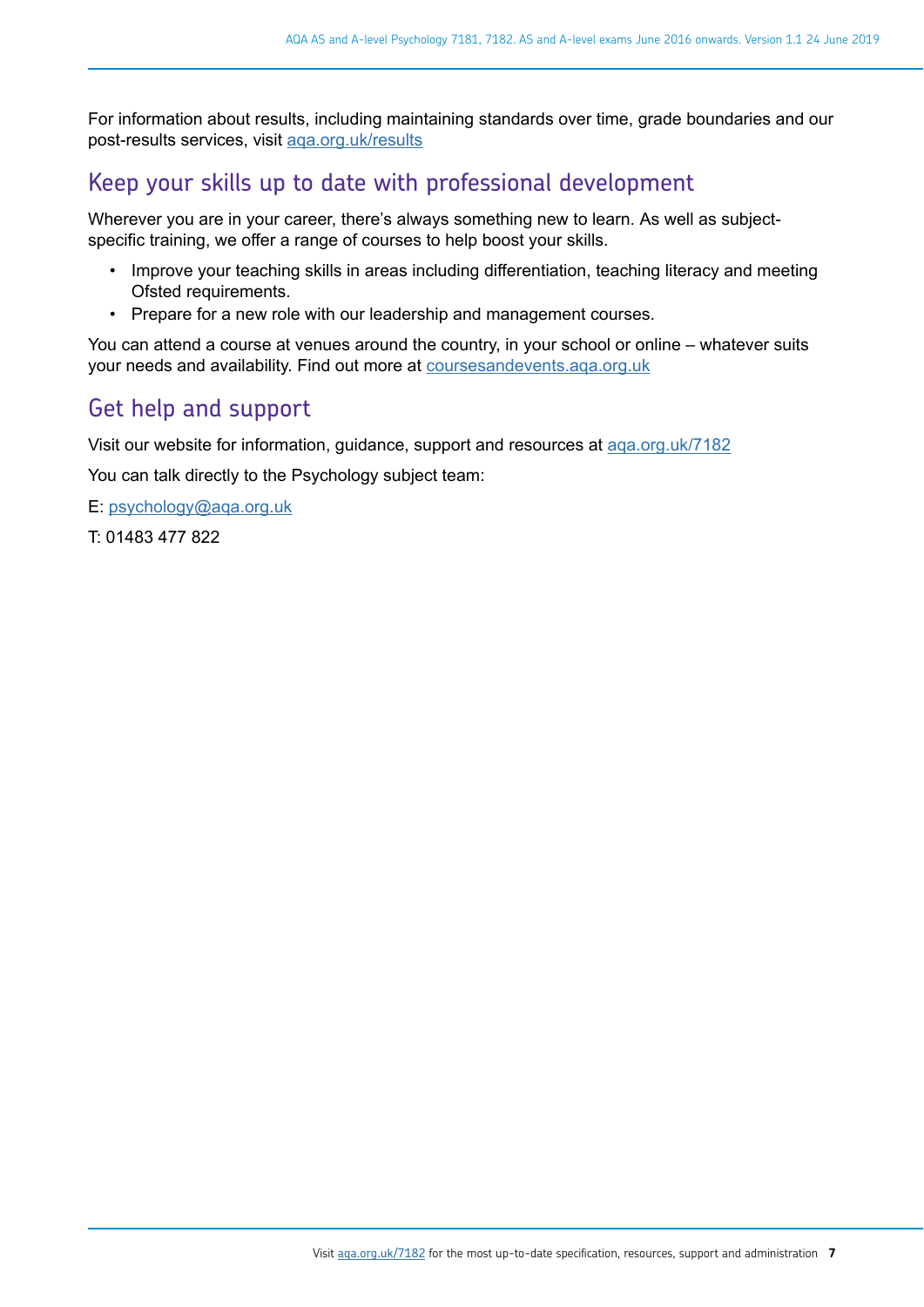# <span id="page-7-0"></span>2 Specification at a glance

These qualifications are linear. Linear means that students will sit all the AS exams at the end of their AS course and all the A-level exams at the end of their A-level course.

# 2.1 AS

### Subject content

- 1 [Social influence](#page-12-0) (page 13)
- 2 [Memory](#page-12-0) (page 13)
- 3 [Attachment](#page-13-0) (page 14)
- 4 [Approaches in Psychology](#page-13-0) (page 14)
- 5 [Psychopathology](#page-14-0) (page 15)
- 6 [Research methods](#page-14-0) (page 15)

### **Assessments**

**Paper 1: Introductory Topics in Psychology**

#### **What's assessed**

Compulsory content 1–3 above

#### **Assessed**

- written exam: 1 hour 30 minutes
- 72 marks in total
- 50% of AS

#### **Questions**

Section A: multiple choice, short answer and extended writing, 24 marks

Section B: multiple choice, short answer and extended writing, 24 marks

Section C: multiple choice, short answer and extended writing, 24 marks

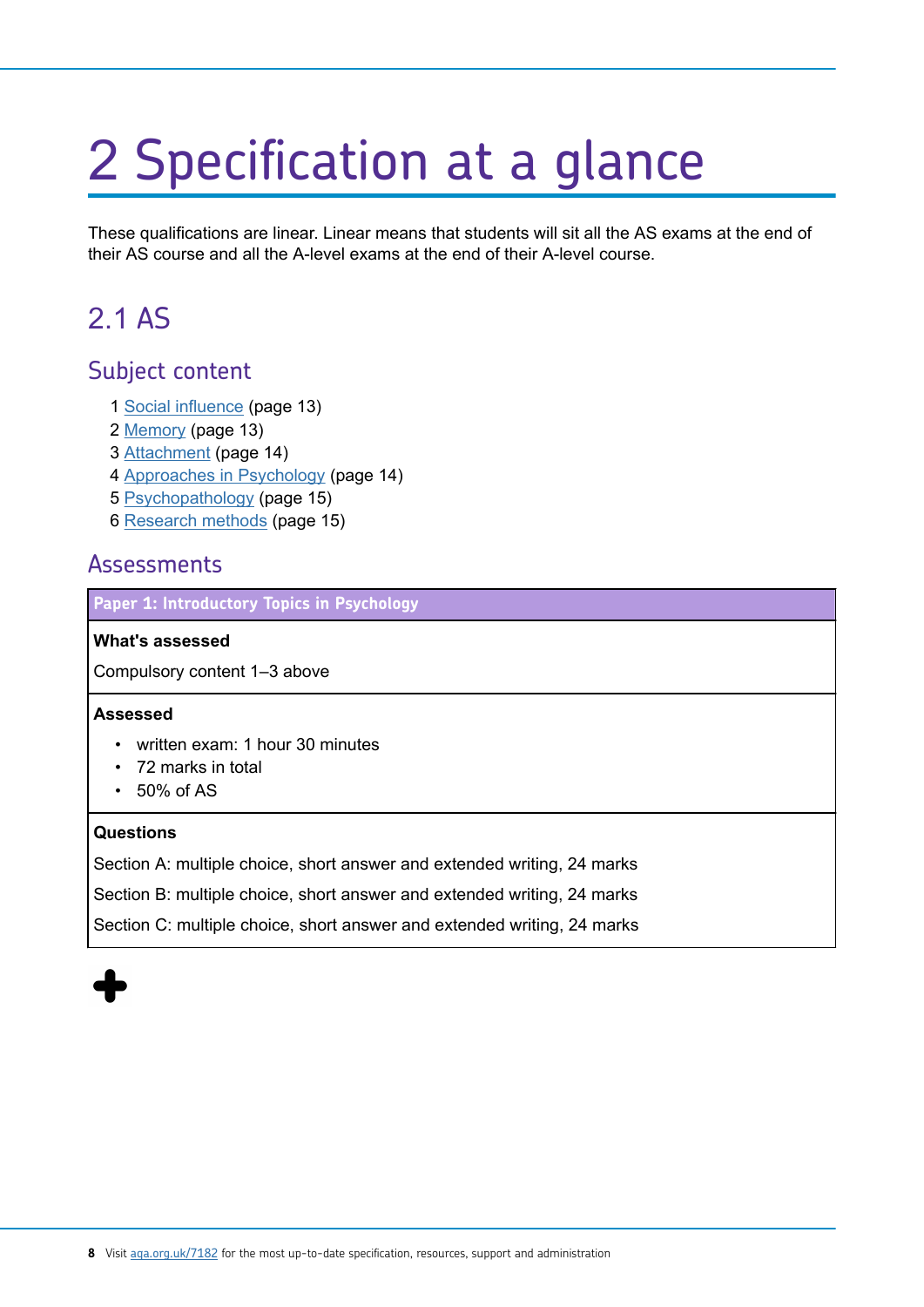#### <span id="page-8-0"></span>**Paper 2: Psychology in Context**

#### **What's assessed**

Compulsory content 4–6 above

#### **Assessed**

- written exam: 1 hour 30 minutes
- 72 marks in total
- 50% of AS

#### **Questions**

Section A: multiple choice, short answer and extended writing, 24 marks

Section B: multiple choice, short answer and extended writing, 24 marks

Section C: multiple choice, short answer and extended writing, 24 marks

# 2.2 A-level

#### Subject content

#### **Compulsory content**

- 1 [Social influence](#page-12-0) (page 13)
- 2 [Memory](#page-12-0) (page 13)
- 3 [Attachment](#page-13-0) (page 14)
- 4 [Psychopathology](#page-14-0) (page 15)
- 5 [Approaches in Psychology](#page-18-0) (page 19)
- 6 [Biopsychology](#page-18-0) (page 19)
- 7 [Research methods](#page-19-0) (page 20)
- 8 [Issues and debates in Psychology](#page-21-0) (page 22)

#### **Optional**

#### **Option 1**

- 9 [Relationships](#page-21-0) (page 22)
- 10 [Gender](#page-21-0) (page 22)
- 11 [Cognition and development](#page-21-0) (page 22)

#### **Option 2**

- 12 [Schizophrenia](#page-22-0) (page 23)
- 13 [Eating behaviour](#page-22-0) (page 23)
- 14 [Stress](#page-22-0) (page 23)

#### **Option 3**

- 15 [Aggression](#page-23-0) (page 24)
- 16 [Forensic Psychology](#page-23-0) (page 24)
- 17 [Addiction](#page-23-0) (page 24)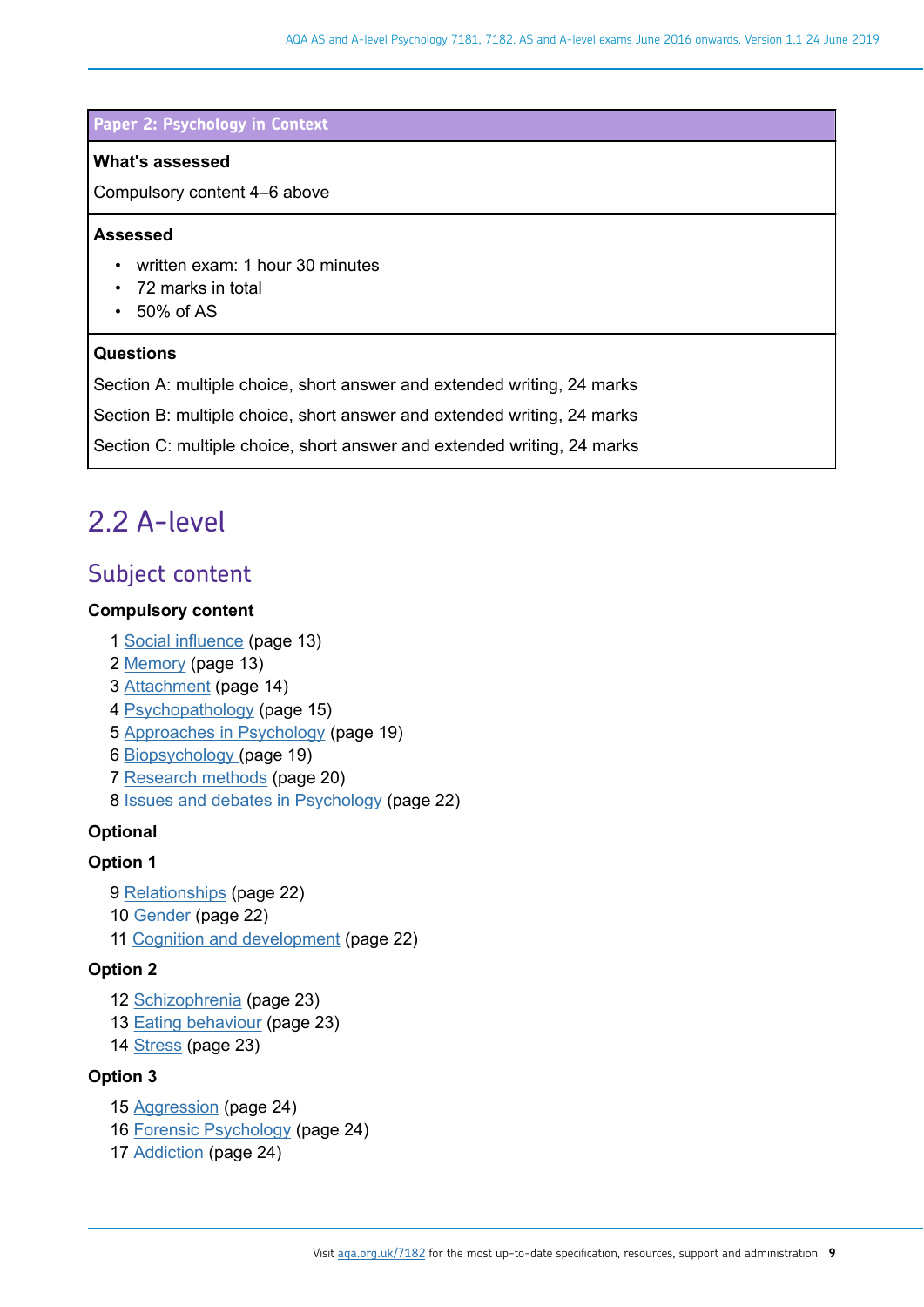### **Assessments**

#### **Paper 1: Introductory Topics in Psychology**

#### **What's assessed**

Compulsory content 1–4 above

#### **Assessed**

- written exam: 2 hours
- 96 marks in total
- 33.3% of A-level

#### **Questions**

- Section A: multiple choice, short answer and extended writing, 24 marks
- Section B: multiple choice, short answer and extended writing, 24 marks
- Section C: multiple choice, short answer and extended writing, 24 marks
- Section D: multiple choice, short answer and extended writing, 24 marks

#### **Paper 2: Psychology in Context**

#### **What's assessed**

Compulsory content 5–7 above

#### **Assessed**

- written exam: 2 hours
- 96 marks in total
- 33.3% of A-level

#### **Questions**

- Section A: multiple choice, short answer and extended writing, 24 marks
- Section B: multiple choice, short answer and extended writing, 24 marks
- Section C: multiple choice, short answer and extended writing, 48 marks

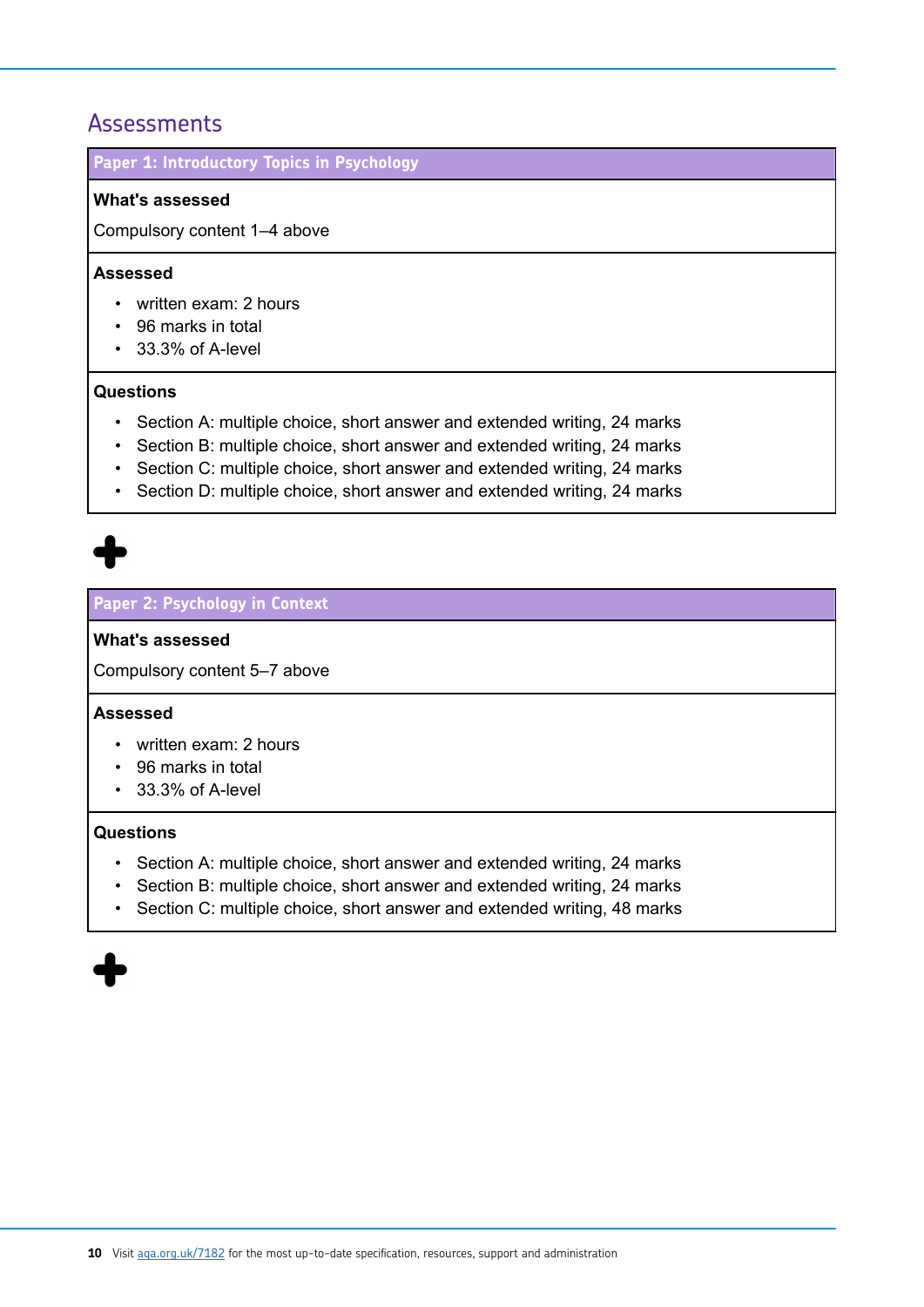#### **Paper 3: Issues and Options in Psychology**

#### **What's assessed**

Compulsory content 8 above

Optional content, one from option 1, 9–11, one from option 2, 12–14, one from option 3, 15–17 above

#### **Assessed**

- written exam: 2 hours
- 96 marks in total
- 33.3% of A-level

#### **Questions**

- Section A: multiple choice, short answer and extended writing, 24 marks
- Section B: one topic from option 1, 9–11 above, multiple choice, short answer and extended writing, 24 marks
- Section C: one topic from option 2, 12–14 above, multiple choice, short answer and extended writing, 24 marks
- Section D: one topic from option 3, 15–17 above, multiple choice, short answer and extended writing, 24 marks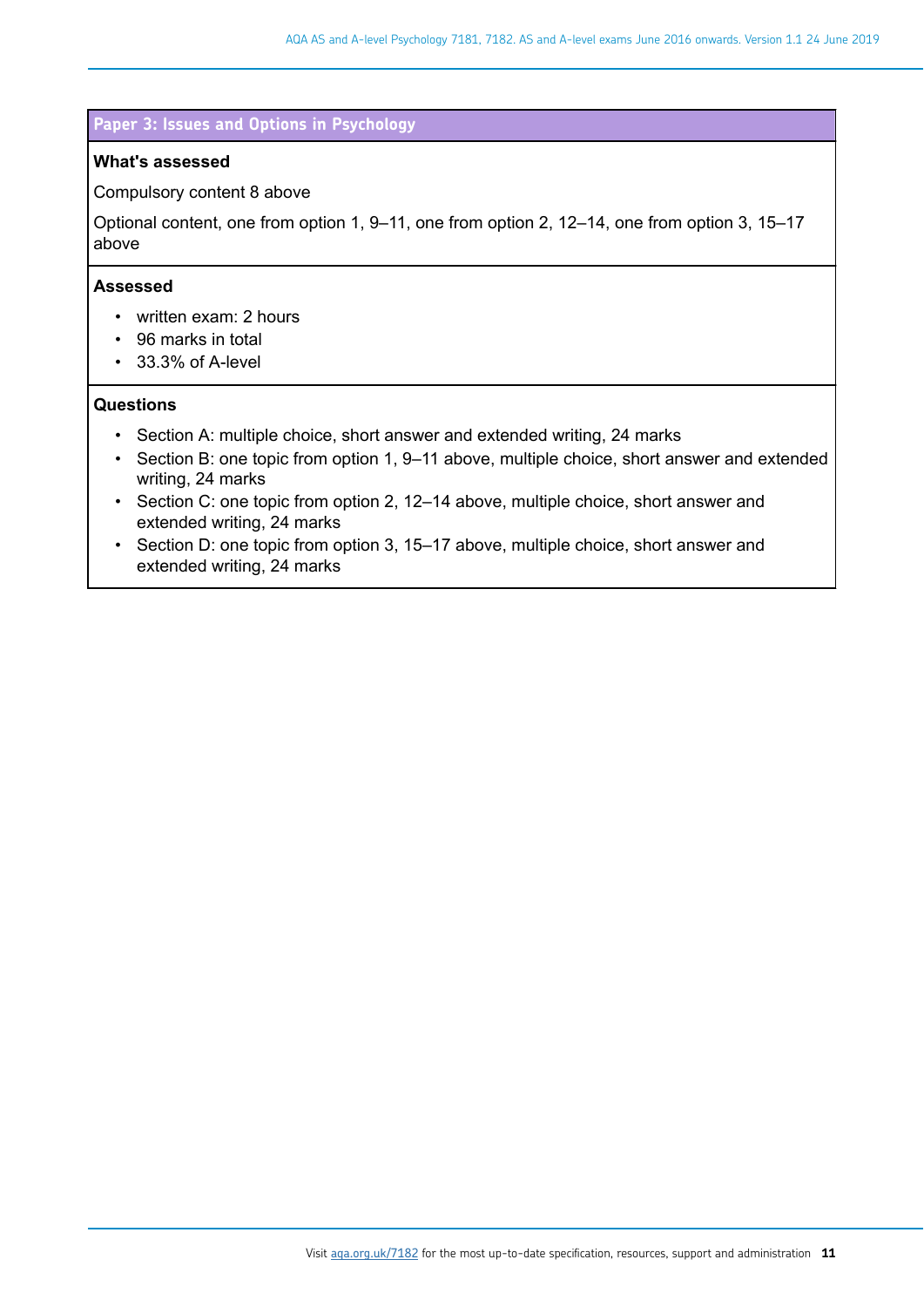12 Visit aga.org.uk/7182 for the most up-to-date specification, resources, support and administration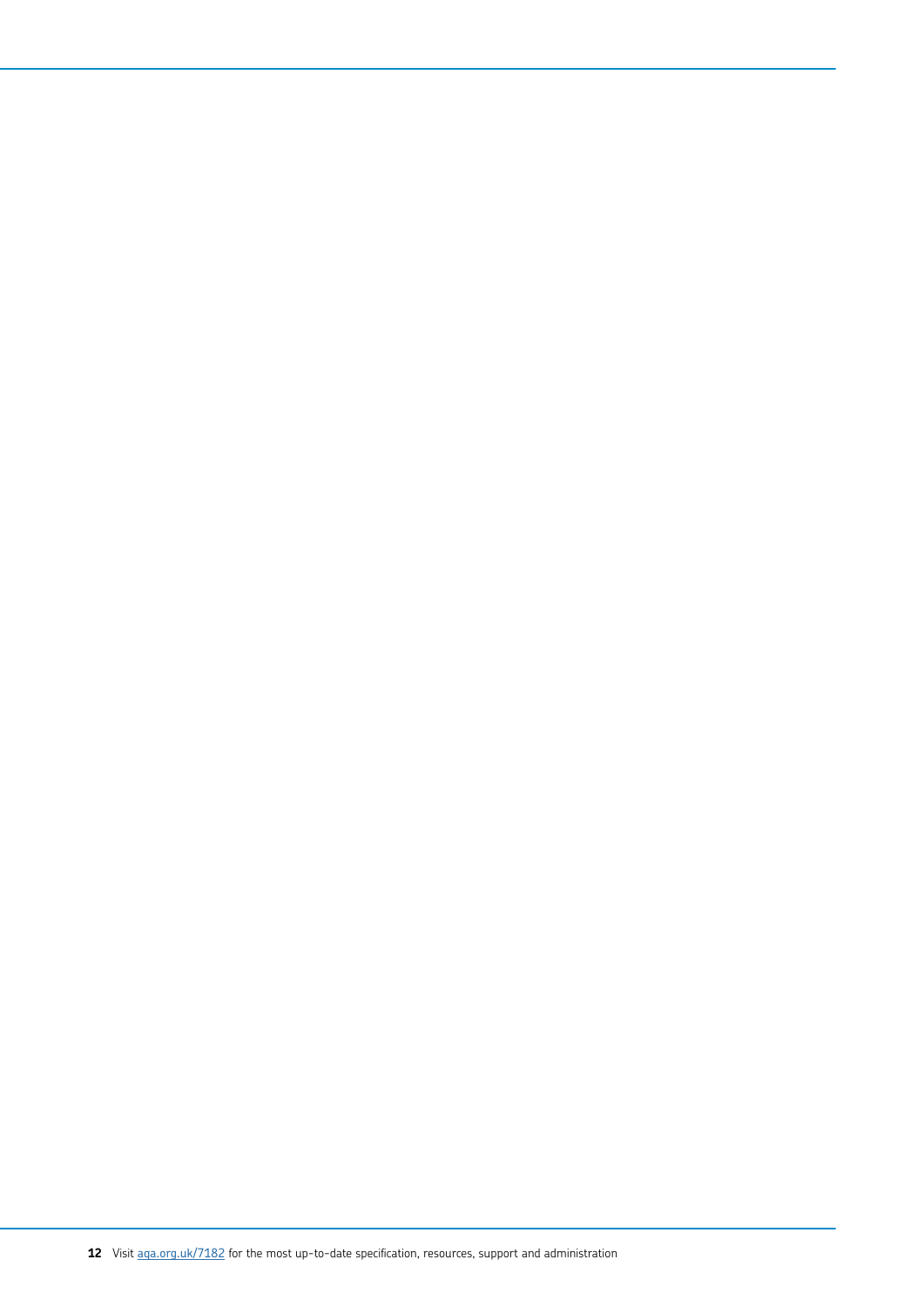# <span id="page-12-0"></span>3 Subject content – AS

# 3.1 Introductory topics in Psychology

Students will be expected to:

- demonstrate knowledge and understanding of psychological concepts, theories, research studies, research methods and ethical issues in relation to the specified Paper 1 content
- apply psychological knowledge and understanding of the specified Paper 1 content in a range of contexts
- analyse, interpret and evaluate psychological concepts, theories, research studies and research methods in relation to the specified Paper 1 content
- evaluate therapies and treatments including in terms of their appropriateness and effectiveness.

Knowledge and understanding of research methods, practical research skills and mathematical skills (see Annex: [Mathematical requirements and exemplifications](#page-32-0) (page 33)) will be assessed in Paper 1. These skills should be developed through study of the specification content and through ethical practical research activities, involving:

- designing research
- conducting research
- analysing and interpreting data.

In carrying out practical research activities, students will manage associated risks and use information and communication technology (ICT).

## 3.1.1 Social influence

- Types of conformity: internalisation, identification and compliance. Explanations for conformity: informational social influence and normative social influence, and variables affecting conformity including group size, unanimity and task difficulty as investigated by Asch.
- Conformity to social roles as investigated by Zimbardo.
- Explanations for obedience: agentic state and legitimacy of authority, and situational variables affecting obedience including proximity and location, as investigated by Milgram, and uniform. Dispositional explanation for obedience: the Authoritarian Personality.
- Explanations of resistance to social influence, including social support and locus of control.
- Minority influence including reference to consistency, commitment and flexibility.
- The role of social influence processes in social change.

### 3.1.2 Memory

- The multi-store model of memory: sensory register, short-term memory and long-term memory. Features of each store: coding, capacity and duration.
- Types of long-term memory: episodic, semantic, procedural.
- The working memory model: central executive, phonological loop, visuo-spatial sketchpad and episodic buffer. Features of the model: coding and capacity.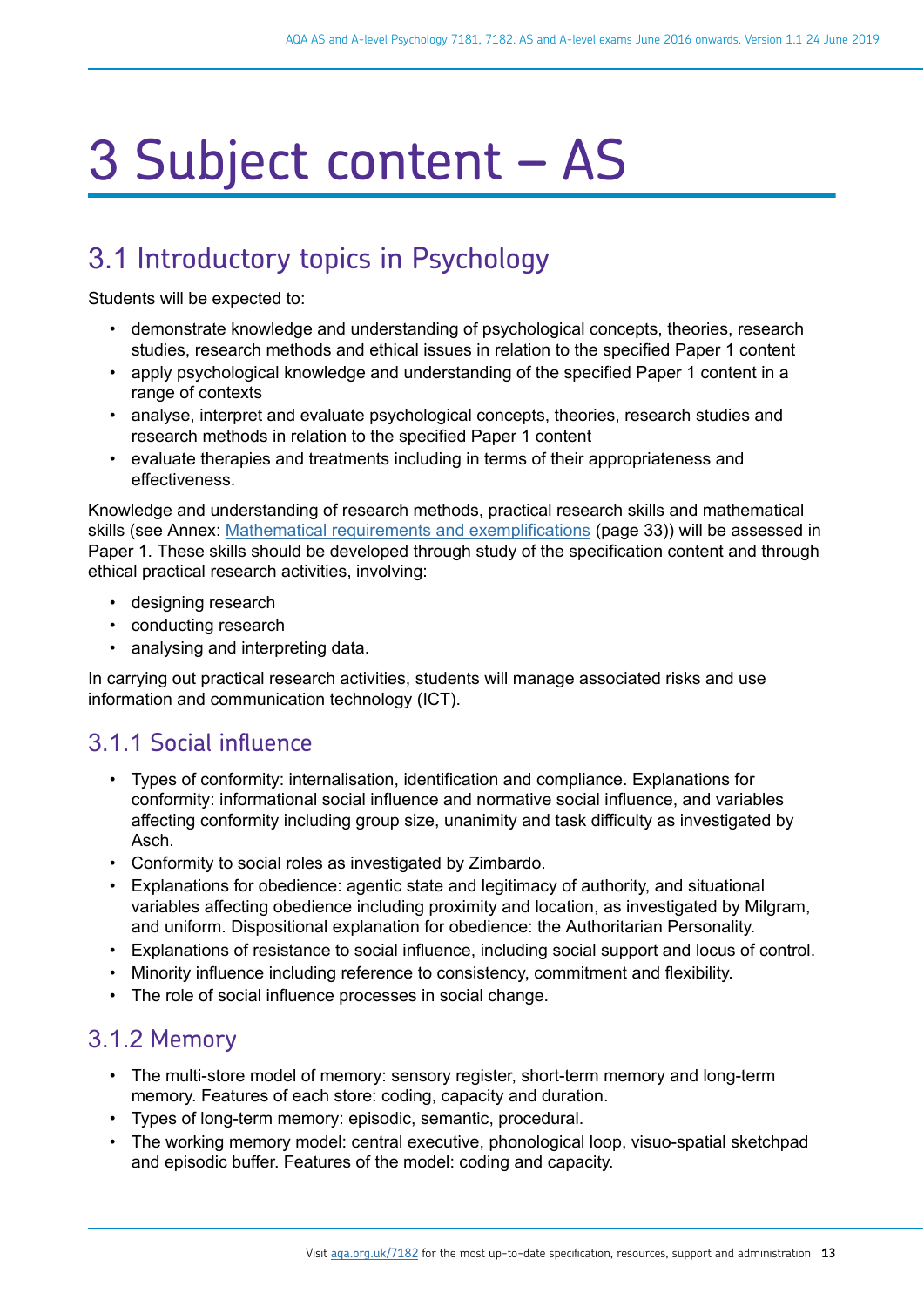- <span id="page-13-0"></span>• Explanations for forgetting: proactive and retroactive interference and retrieval failure due to absence of cues.
- Factors affecting the accuracy of eyewitness testimony: misleading information, including leading questions and post-event discussion; anxiety.
- Improving the accuracy of eyewitness testimony, including the use of the cognitive interview.

## 3.1.3 Attachment

- Caregiver-infant interactions in humans: reciprocity and interactional synchrony. Stages of attachment identified by Schaffer. Multiple attachments and the role of the father.
- Animal studies of attachment: Lorenz and Harlow.
- Explanations of attachment: learning theory and Bowlby's monotropic theory. The concepts of a critical period and an internal working model.
- Ainsworth's 'Strange Situation'. Types of attachment: secure, insecure-avoidant and insecure-resistant. Cultural variations in attachment, including van Ijzendoorn.
- Bowlby's theory of maternal deprivation. Romanian orphan studies: effects of institutionalisation.
- The influence of early attachment on childhood and adult relationships, including the role of an internal working model.

# 3.2 Psychology in context

Students will be expected to:

- demonstrate knowledge and understanding of psychological concepts, theories, research studies, research methods and ethical issues in relation to the specified Paper 2 content
- apply psychological knowledge and understanding of the specified Paper 2 content in a range of contexts
- analyse, interpret and evaluate psychological concepts, theories, research studies and research methods in relation to the specified Paper 2 content
- evaluate therapies and treatments including in terms of their appropriateness and effectiveness.

Knowledge and understanding of research methods, practical research skills and mathematical skills (see Annex: [Mathematical requirements and exemplification](#page-32-0) (page 33)) will be assessed in Paper 2. These skills should be developed through study of the specification content and through ethical practical research activities, involving:

- designing research
- conducting research
- analysing and interpreting data.

In carrying out practical research activities, students will manage associated risks and use information and communication technology (ICT).

## 3.2.1 Approaches in Psychology

Origins of Psychology: Wundt, introspection and the emergence of Psychology as a science.

The basic assumptions of the following approaches:

• Learning approaches: i) the behaviourist approach, including classical conditioning and Pavlov's research, operant conditioning, types of reinforcement and Skinner's research; ii)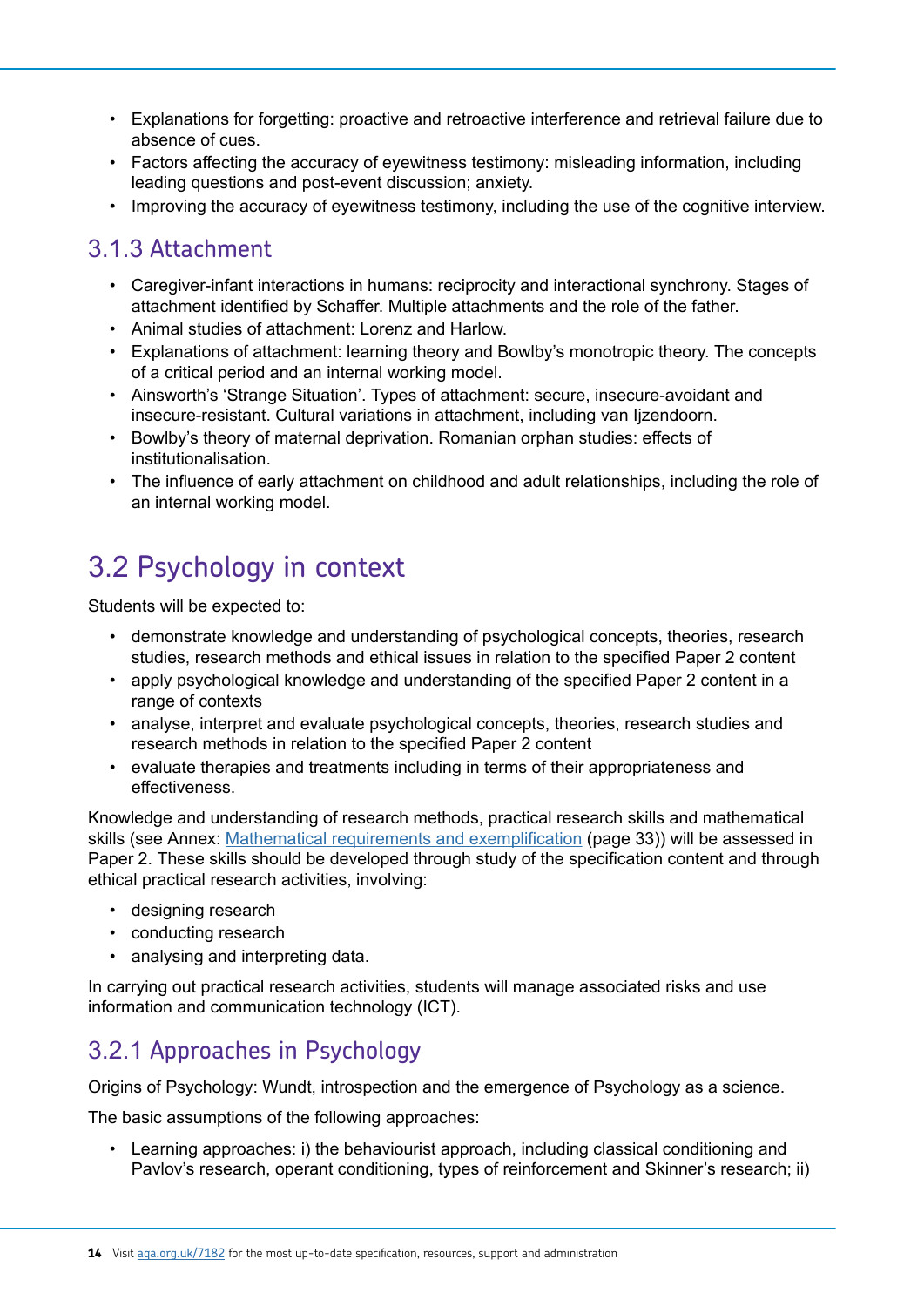<span id="page-14-0"></span>social learning theory including imitation, identification, modelling, vicarious reinforcement, the role of mediational processes and Bandura's research.

- The cognitive approach: the study of internal mental processes, the role of schema, the use of theoretical and computer models to explain and make inferences about mental processes. The emergence of cognitive neuroscience.
- The biological approach: the influence of genes, biological structures and neurochemistry on behaviour. Genotype and phenotype, genetic basis of behaviour, evolution and behaviour.

#### 3.2.1.1 Biopsychology

- The divisions of the nervous system: central and peripheral (somatic and autonomic).
- The structure and function of sensory, relay and motor neurons. The process of synaptic transmission, including reference to neurotransmitters, excitation and inhibition.
- The function of the endocrine system: glands and hormones.
- The fight or flight response including the role of adrenaline.

#### 3.2.2 Psychopathology

- Definitions of abnormality, including deviation from social norms, failure to function adequately, statistical infrequency and deviation from ideal mental health.
- The behavioural, emotional and cognitive characteristics of phobias, depression and obsessive-compulsive disorder (OCD).
- The behavioural approach to explaining and treating phobias: the two-process model, including classical and operant conditioning; systematic desensitisation, including relaxation and use of hierarchy; flooding.
- The cognitive approach to explaining and treating depression: Beck's negative triad and Ellis's ABC model; cognitive behaviour therapy (CBT), including challenging irrational thoughts.
- The biological approach to explaining and treating OCD: genetic and neural explanations; drug therapy.

## 3.2.3 Research methods

Students should demonstrate knowledge and understanding of the following research methods, scientific processes and techniques of data handling and analysis, be familiar with their use and be aware of their strengths and limitations:

- Experimental method. Types of experiment, laboratory and field experiments; natural and quasi-experiments.
- Observational techniques. Types of observation: naturalistic and controlled observation; covert and overt observation; participant and non-participant observation.
- Self-report techniques. Questionnaires; interviews, structured and unstructured.
- Correlations. Analysis of the relationship between co-variables. The difference between correlations and experiments.

#### 3.2.3.1 Scientific processes

- Aims: stating aims, the difference between aims and hypotheses.
- Hypotheses: directional and non-directional.
- Sampling: the difference between population and sample; sampling techniques including: random, systematic, stratified, opportunity and volunteer; implications of sampling techniques, including bias and generalisation.
- Pilot studies and the aims of piloting.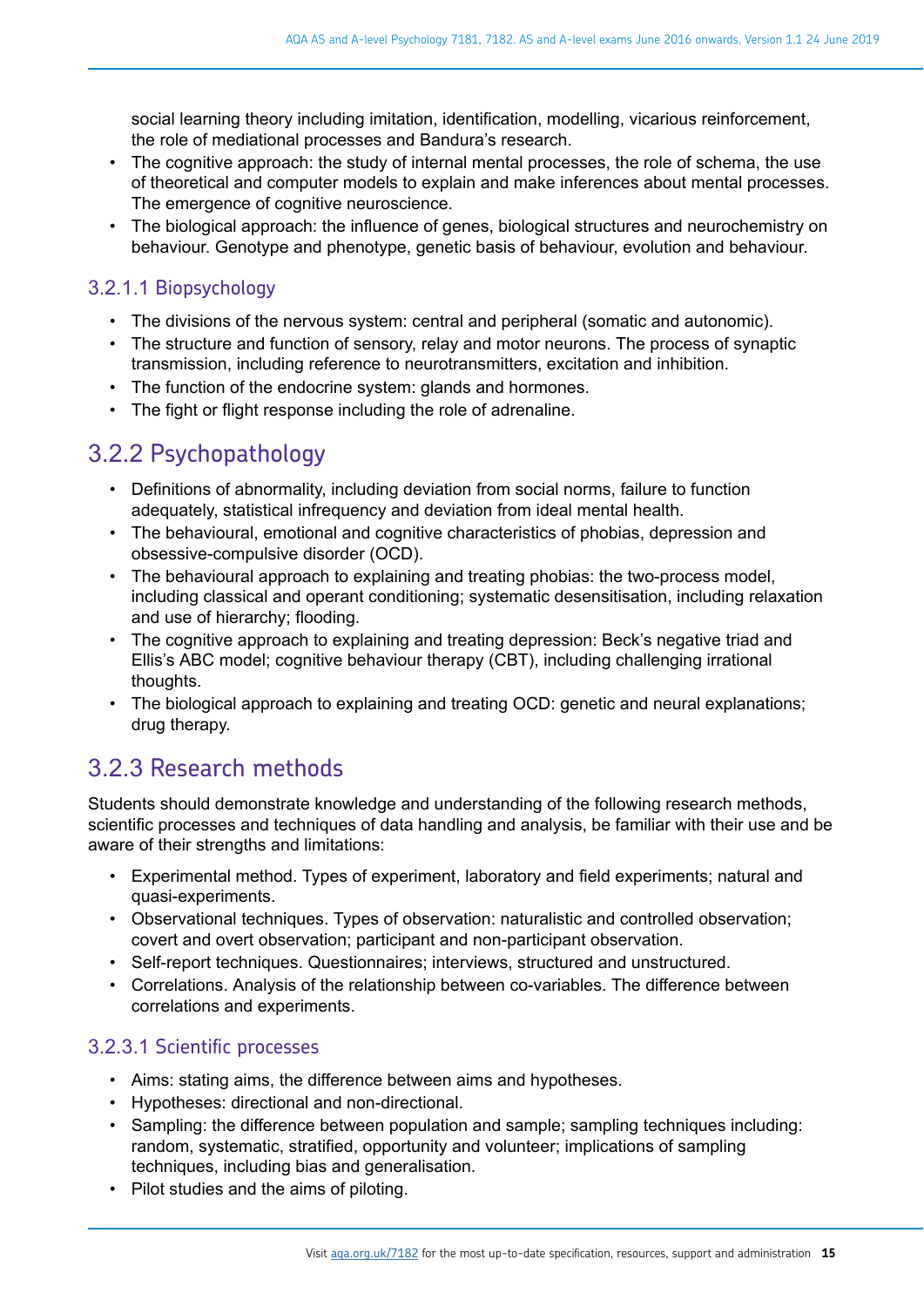- Experimental designs: repeated measures, independent groups, matched pairs.
- Observational design: behavioural categories; event sampling; time sampling.
- Questionnaire construction, including use of open and closed questions; design of interviews.
- Variables: manipulation and control of variables, including independent, dependent, extraneous, confounding; operationalisation of variables.
- Control: random allocation and counterbalancing, randomisation and standardisation.
- Demand characteristics and investigator effects.
- Ethics, including the role of the British Psychological Society's code of ethics; ethical issues in the design and conduct of psychological studies; dealing with ethical issues in research.
- The role of peer review in the scientific process.
- The implications of psychological research for the economy.

#### 3.2.3.2 Data handling and analysis

- Quantitative and qualitative data; the distinction between qualitative and quantitative data collection techniques.
- Primary and secondary data, including meta-analysis.
- Descriptive statistics: measures of central tendency mean, median, mode; calculation of mean, median and mode; measures of dispersion; range and standard deviation; calculation of range; calculation of percentages; positive, negative and zero correlations.
- Presentation and display of quantitative data: graphs, tables, scattergrams, bar charts.
- Distributions: normal and skewed distributions; characteristics of normal and skewed distributions.
- Introduction to statistical testing; the sign test. When to use the sign test; calculation of the sign test.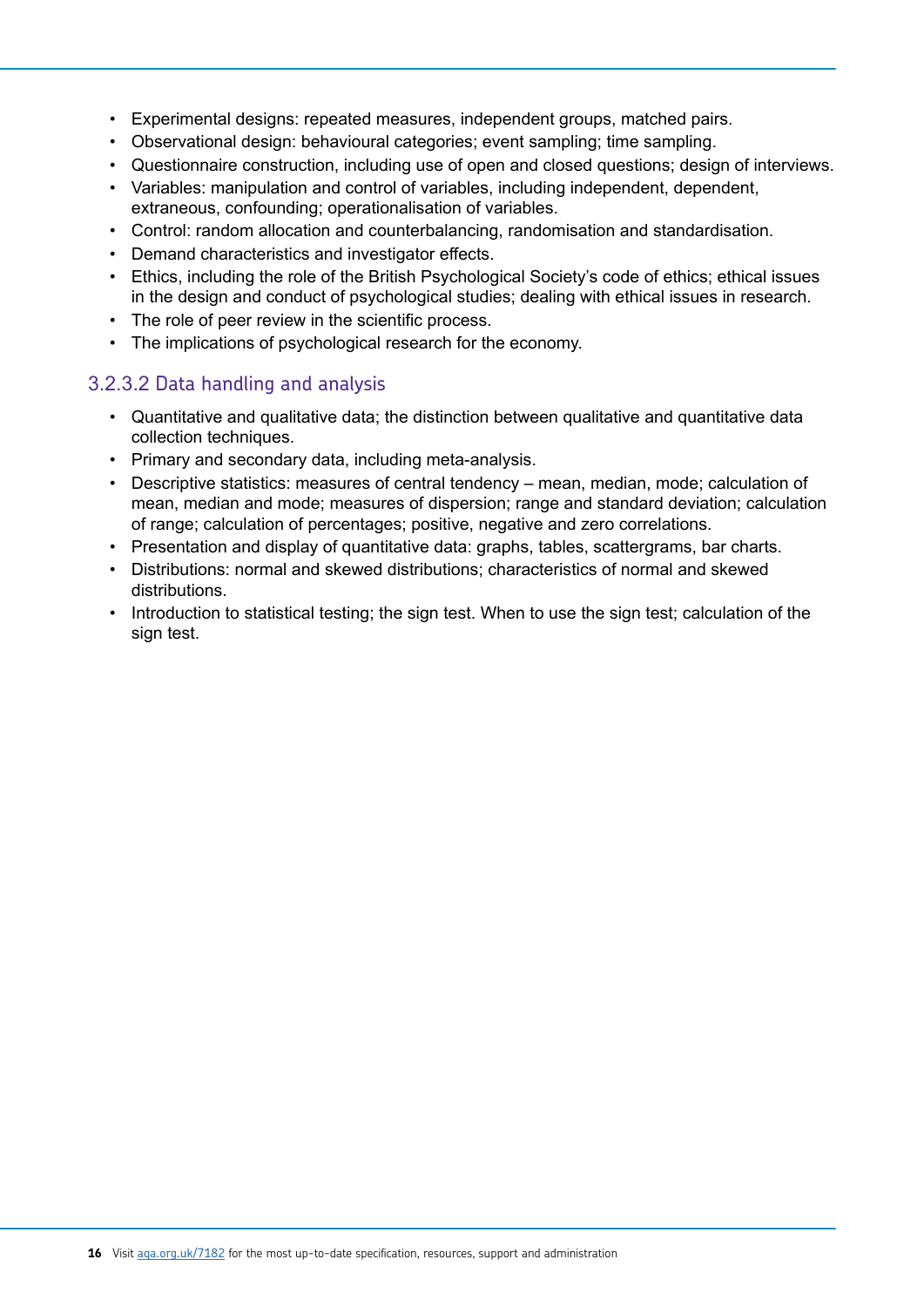# <span id="page-16-0"></span>4 Subject content – A-level

# 4.1 Introductory topics in Psychology

Students will be expected to:

- demonstrate knowledge and understanding of psychological concepts, theories, research studies, research methods and ethical issues in relation to the specified Paper 1 content
- apply psychological knowledge and understanding of the specified Paper 1 content in a range of contexts
- analyse, interpret and evaluate psychological concepts, theories, research studies and research methods in relation to the specified Paper 1 content
- evaluate therapies and treatments including in terms of their appropriateness and effectiveness.

Knowledge and understanding of research methods, practical research skills and mathematical skills (see Annex: [Mathematical requirements and exemplifications](#page-34-0) (page 35)) will be assessed in Paper 1. These skills should be developed through study of the specification content and through ethical practical research activities, involving:

- designing research
- conducting research
- analysing and interpreting data.

In carrying out practical research activities, students will manage associated risks and use information and communication technology (ICT).

## 4.1.1 Social influence

- Types of conformity: internalisation, identification and compliance. Explanations for conformity: informational social influence and normative social influence, and variables affecting conformity including group size, unanimity and task difficulty as investigated by Asch.
- Conformity to social roles as investigated by Zimbardo.
- Explanations for obedience: agentic state and legitimacy of authority, and situational variables affecting obedience including proximity and location, as investigated by Milgram, and uniform. Dispositional explanation for obedience: the Authoritarian Personality.
- Explanations of resistance to social influence, including social support and locus of control.
- Minority influence including reference to consistency, commitment and flexibility.
- The role of social influence processes in social change.

### 4.1.2 Memory

- The multi-store model of memory: sensory register, short-term memory and long-term memory. Features of each store: coding, capacity and duration.
- Types of long-term memory: episodic, semantic, procedural.
- The working memory model: central executive, phonological loop, visuo-spatial sketchpad and episodic buffer. Features of the model: coding and capacity.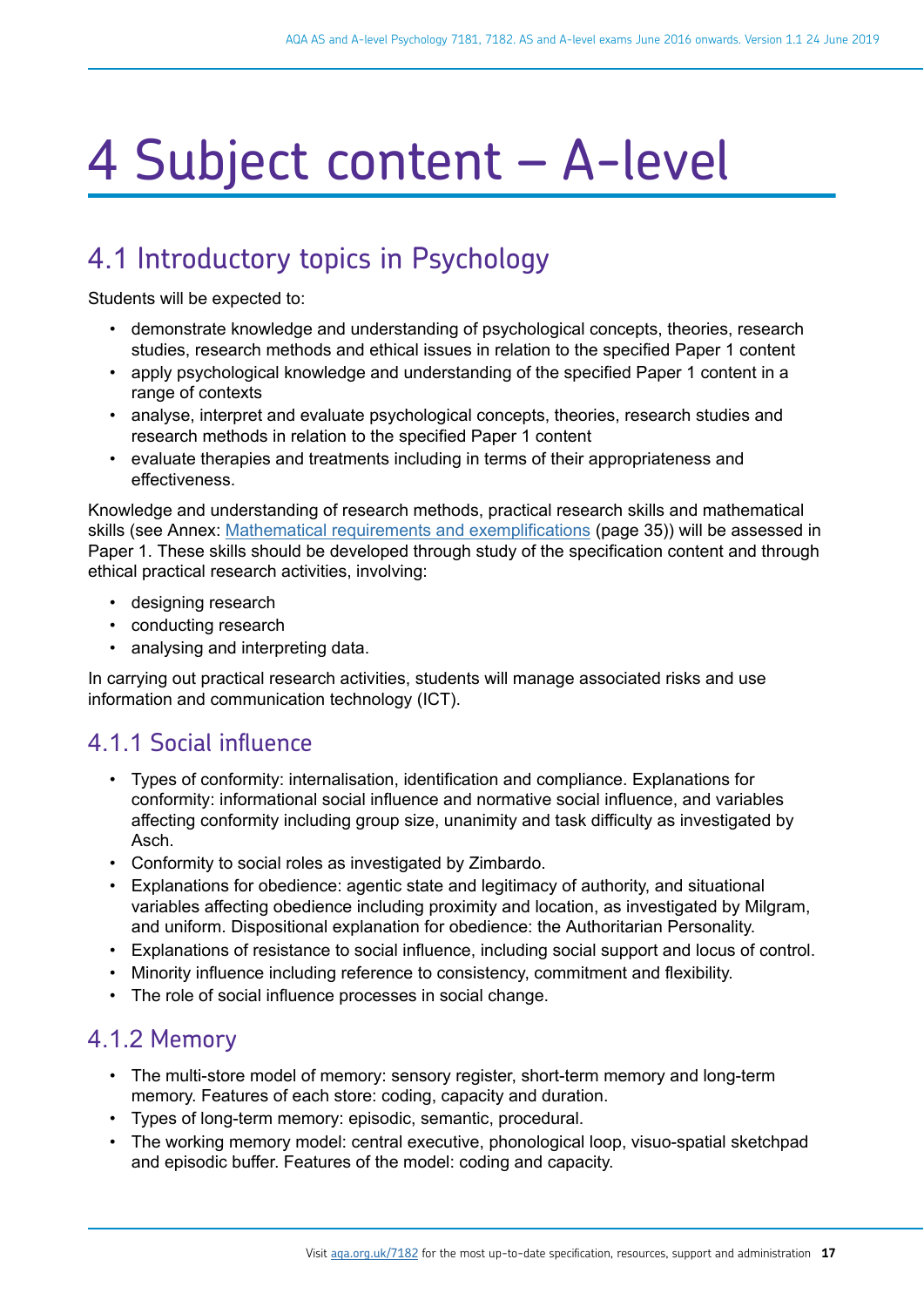- <span id="page-17-0"></span>• Explanations for forgetting: proactive and retroactive interference and retrieval failure due to absence of cues.
- Factors affecting the accuracy of eyewitness testimony: misleading information, including leading questions and post-event discussion; anxiety.
- Improving the accuracy of eyewitness testimony, including the use of the cognitive interview.

### 4.1.3 Attachment

- Caregiver-infant interactions in humans: reciprocity and interactional synchrony. Stages of attachment identified by Schaffer. Multiple attachments and the role of the father.
- Animal studies of attachment: Lorenz and Harlow.
- Explanations of attachment: learning theory and Bowlby's monotropic theory. The concepts of a critical period and an internal working model.
- Ainsworth's 'Strange Situation'. Types of attachment: secure, insecure-avoidant and insecure-resistant. Cultural variations in attachment, including van Ijzendoorn.
- Bowlby's theory of maternal deprivation. Romanian orphan studies: effects of institutionalisation.
- The influence of early attachment on childhood and adult relationships, including the role of an internal working model.

## 4.1.4 Psychopathology

- Definitions of abnormality, including deviation from social norms, failure to function adequately, statistical infrequency and deviation from ideal mental health.
- The behavioural, emotional and cognitive characteristics of phobias, depression and obsessive-compulsive disorder (OCD).
- The behavioural approach to explaining and treating phobias: the two-process model, including classical and operant conditioning; systematic desensitisation, including relaxation and use of hierarchy; flooding.
- The cognitive approach to explaining and treating depression: Beck's negative triad and Ellis's ABC model; cognitive behaviour therapy (CBT), including challenging irrational thoughts.
- The biological approach to explaining and treating OCD: genetic and neural explanations; drug therapy.

# 4.2 Psychology in context

Students will be expected to:

- demonstrate knowledge and understanding of psychological concepts, theories, research studies, research methods and ethical issues in relation to the specified Paper 2 content
- apply psychological knowledge and understanding of the specified Paper 2 content in a range of contexts
- analyse, interpret and evaluate psychological concepts, theories, research studies and research methods in relation to the specified Paper 2 content
- evaluate therapies and treatments including in terms of their appropriateness and effectiveness.

Knowledge and understanding of research methods, practical research skills and mathematical skills (see Annex: [Mathematical requirements and exemplification](#page-32-0) (page 33)) will be assessed in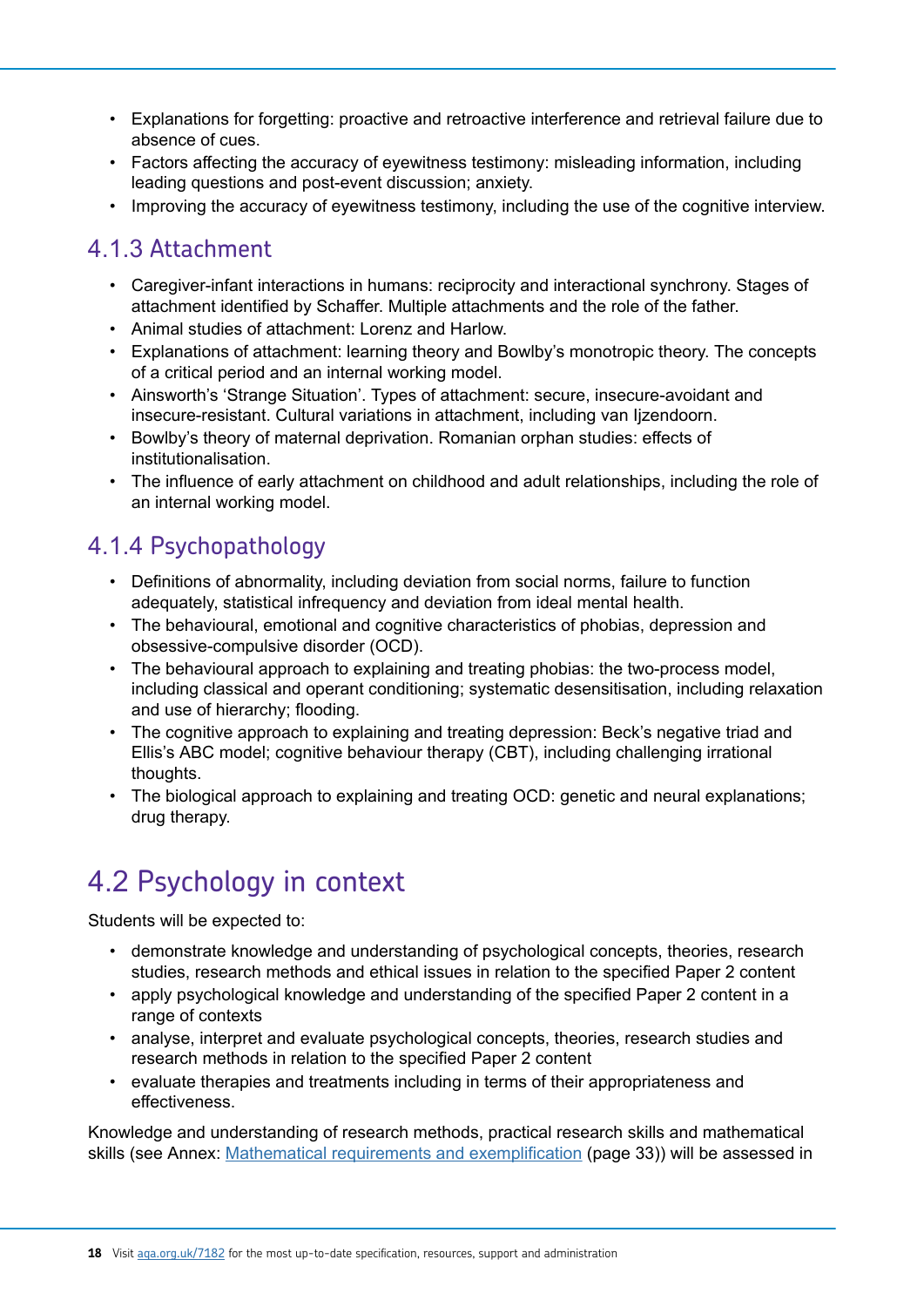<span id="page-18-0"></span>Paper 2. These skills should be developed through study of the specification content and through ethical practical research activities, involving:

- designing research
- conducting research
- analysing and interpreting data.

In carrying out practical research activities, students will manage associated risks and use information and communication technology (ICT).

## 4.2.1 Approaches in Psychology

Origins of Psychology: Wundt, introspection and the emergence of Psychology as a science.

The basic assumptions of the following approaches:

- Learning approaches: i) the behaviourist approach, including classical conditioning and Pavlov's research, operant conditioning, types of reinforcement and Skinner's research; ii) social learning theory including imitation, identification, modelling, vicarious reinforcement, the role of mediational processes and Bandura's research.
- The cognitive approach: the study of internal mental processes, the role of schema, the use of theoretical and computer models to explain and make inferences about mental processes. The emergence of cognitive neuroscience.
- The biological approach: the influence of genes, biological structures and neurochemistry on behaviour. Genotype and phenotype, genetic basis of behaviour, evolution and behaviour.
- The psychodynamic approach: the role of the unconscious, the structure of personality, that is Id, Ego and Superego, defence mechanisms including repression, denial and displacement, psychosexual stages.
- Humanistic Psychology: free will, self-actualisation and Maslow's hierarchy of needs, focus on the self, congruence, the role of conditions of worth. The influence on counselling Psychology.
- Comparison of approaches.

## 4.2.2 Biopsychology

- The divisions of the nervous system: central and peripheral (somatic and autonomic).
- The structure and function of sensory, relay and motor neurons. The process of synaptic transmission, including reference to neurotransmitters, excitation and inhibition.
- The function of the endocrine system: glands and hormones.
- The fight or flight response including the role of adrenaline.
- Localisation of function in the brain and hemispheric lateralisation: motor, somatosensory, visual, auditory and language centres; Broca's and Wernicke's areas, split brain research. Plasticity and functional recovery of the brain after trauma.
- Ways of studying the brain: scanning techniques, including functional magnetic resonance imaging (fMRI); electroencephalogram (EEGs) and event-related potentials (ERPs); postmortem examinations.
- Biological rhythms: circadian, infradian and ultradian and the difference between these rhythms. The effect of endogenous pacemakers and exogenous zeitgebers on the sleep/ wake cycle.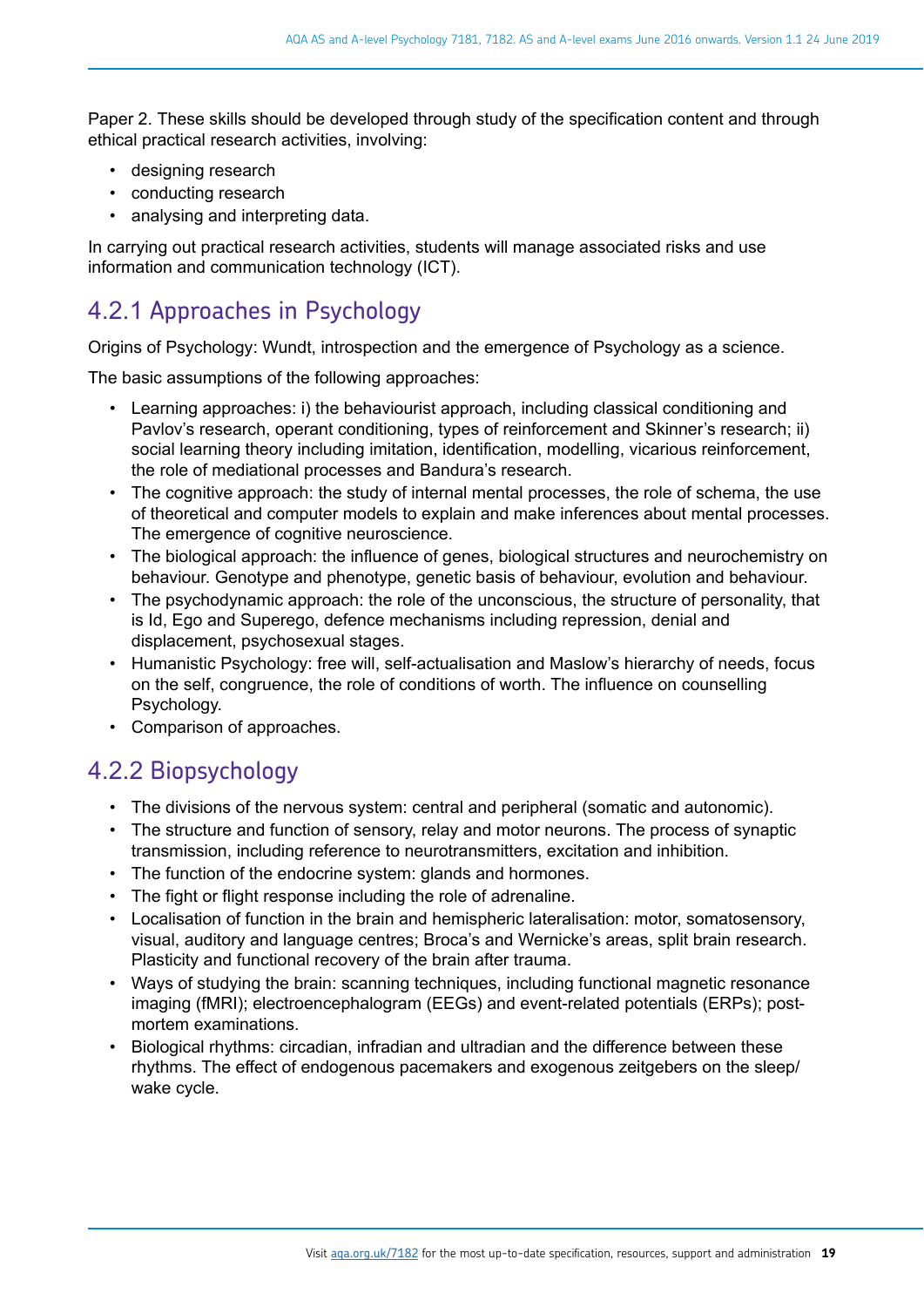## <span id="page-19-0"></span>4.2.3 Research methods

Students should demonstrate knowledge and understanding of the following research methods, scientific processes and techniques of data handling and analysis, be familiar with their use and be aware of their strengths and limitations.

- Experimental method. Types of experiment, laboratory and field experiments; natural and quasi-experiments.
- Observational techniques. Types of observation: naturalistic and controlled observation; covert and overt observation; participant and non-participant observation.
- Self-report techniques. Questionnaires; interviews, structured and unstructured.
- Correlations. Analysis of the relationship between co-variables. The difference between correlations and experiments.
- Content analysis.
- Case studies.

#### 4.2.3.1 Scientific processes

- Aims: stating aims, the difference between aims and hypotheses.
- Hypotheses: directional and non-directional.
- Sampling: the difference between population and sample; sampling techniques including: random, systematic, stratified, opportunity and volunteer; implications of sampling techniques, including bias and generalisation.
- Pilot studies and the aims of piloting.
- Experimental designs: repeated measures, independent groups, matched pairs.
- Observational design: behavioural categories; event sampling; time sampling.
- Questionnaire construction, including use of open and closed questions; design of interviews.
- Variables: manipulation and control of variables, including independent, dependent, extraneous, confounding; operationalisation of variables.
- Control: random allocation and counterbalancing, randomisation and standardisation.
- Demand characteristics and investigator effects.
- Ethics, including the role of the British Psychological Society's code of ethics; ethical issues in the design and conduct of psychological studies; dealing with ethical issues in research.
- The role of peer review in the scientific process.
- The implications of psychological research for the economy.
- Reliability across all methods of investigation. Ways of assessing reliability: test-retest and inter-observer; improving reliability.
- Types of validity across all methods of investigation: face validity, concurrent validity, ecological validity and temporal validity. Assessment of validity. Improving validity.
- Features of science: objectivity and the empirical method; replicability and falsifiability; theory construction and hypothesis testing; paradigms and paradigm shifts.
- Reporting psychological investigations. Sections of a scientific report: abstract, introduction, method, results, discussion and referencing.

#### 4.2.3.2 Data handling and analysis

- Quantitative and qualitative data; the distinction between qualitative and quantitative data collection techniques.
- Primary and secondary data, including meta-analysis.
- Descriptive statistics: measures of central tendency mean, median, mode; calculation of mean, median and mode; measures of dispersion; range and standard deviation; calculation of range; calculation of percentages; positive, negative and zero correlations.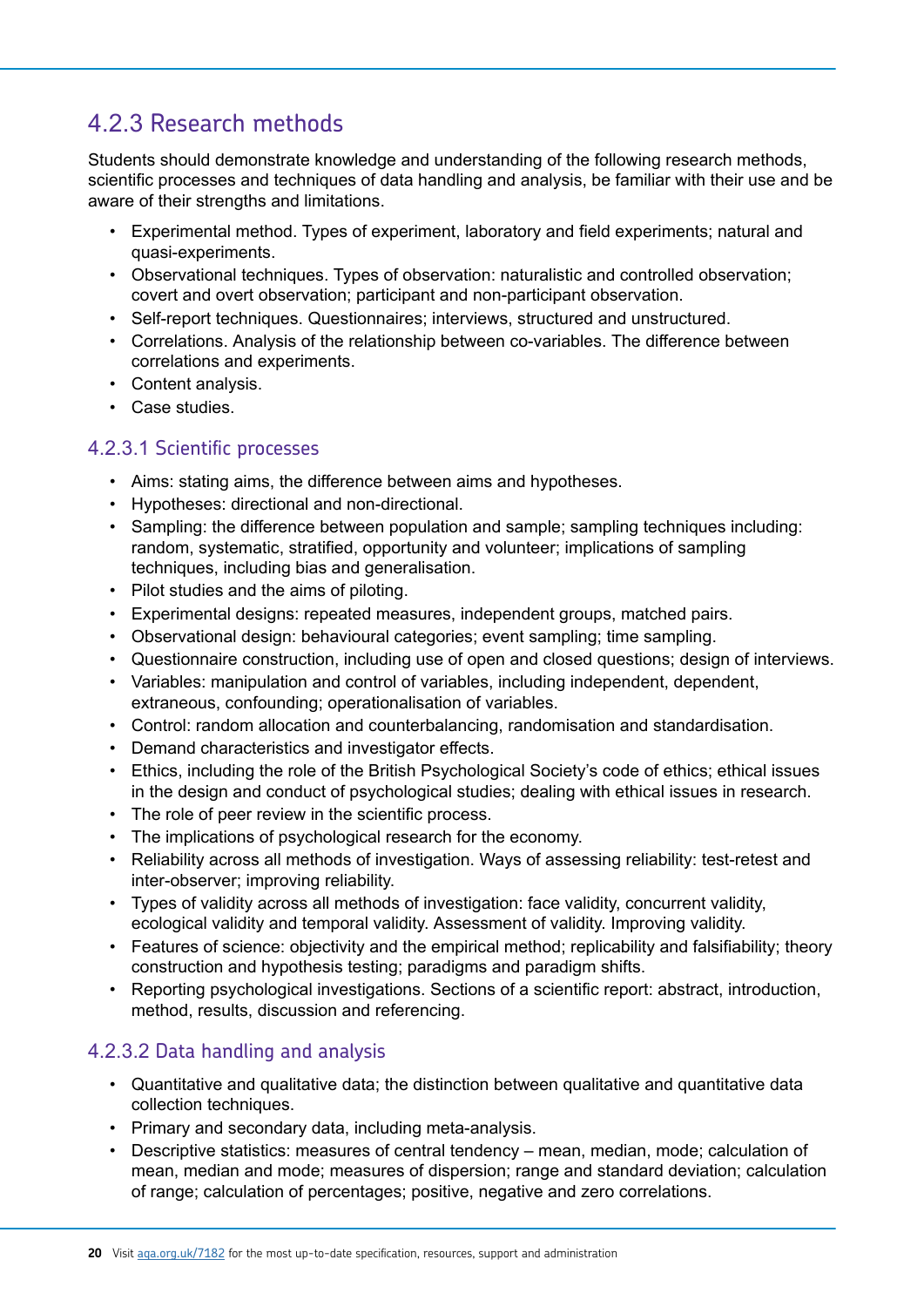- <span id="page-20-0"></span>• Presentation and display of quantitative data: graphs, tables, scattergrams, bar charts, histograms.
- Distributions: normal and skewed distributions; characteristics of normal and skewed distributions.
- Analysis and interpretation of correlation, including correlation coefficients.
- Levels of measurement: nominal, ordinal and interval.
- Content analysis and coding. Thematic analysis.

#### 4.2.3.3 Inferential testing

Students should demonstrate knowledge and understanding of inferential testing and be familiar with the use of inferential tests.

- Introduction to statistical testing; the sign test. When to use the sign test; calculation of the sign test.
- Probability and significance: use of statistical tables and critical values in interpretation of significance; Type I and Type II errors.
- Factors affecting the choice of statistical test, including level of measurement and experimental design. When to use the following tests: Spearman's rho, Pearson's r, Wilcoxon, Mann-Whitney, related t-test, unrelated t-test and Chi-Squared test.

# 4.3 Issues and options in Psychology

Students will be expected to:

- demonstrate knowledge and understanding of psychological concepts, theories, research studies, research methods and ethical issues in relation to the specified Paper 3 content
- apply psychological knowledge and understanding of the specified Paper 3 content in a range of contexts
- analyse, interpret and evaluate psychological concepts, theories, research studies and research methods in relation to the specified Paper 3 content
- evaluate therapies and treatments including in terms of their appropriateness and effectiveness.

Knowledge and understanding of research methods, practical research skills and mathematical skills (see Annex: [Mathematical requirements and exemplification](#page-32-0) (page 33)) will be assessed in Paper 3. These skills should be developed through study of the specification content and through ethical practical research activities, involving:

- designing research
- conducting research
- analysing and interpreting data.

In answering questions on Issues and Debates in Psychology students will be expected to illustrate their answers with knowledge and understanding of topics studied elsewhere in the specification as appropriate.

In carrying out practical research activities, students will manage associated risks and use information and communication technology (ICT).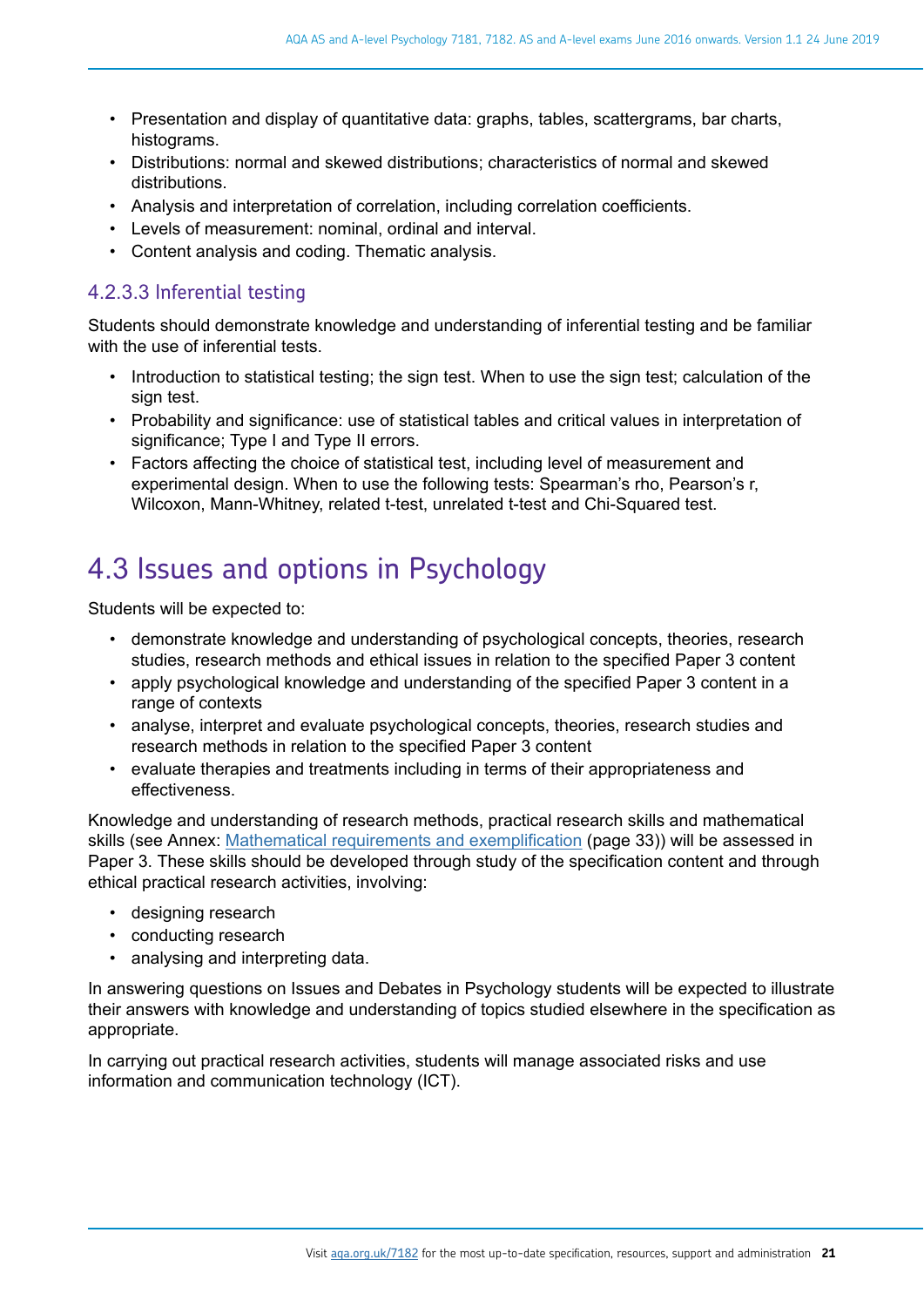## <span id="page-21-0"></span>4.3.1 Issues and debates in Psychology

- Gender and culture in Psychology universality and bias. Gender bias including androcentrism and alpha and beta bias; cultural bias, including ethnocentrism and cultural relativism.
- Free will and determinism: hard determinism and soft determinism; biological, environmental and psychic determinism. The scientific emphasis on causal explanations.
- The nature-nurture debate: the relative importance of heredity and environment in determining behaviour; the interactionist approach.
- Holism and reductionism: levels of explanation in Psychology. Biological reductionism and environmental (stimulus-response) reductionism.
- Idiographic and nomothetic approaches to psychological investigation.
- Ethical implications of research studies and theory, including reference to social sensitivity.

## 4.3.2 Relationships

- The evolutionary explanations for partner preferences, including the relationship between sexual selection and human reproductive behaviour.
- Factors affecting attraction in romantic relationships: self-disclosure; physical attractiveness, including the matching hypothesis; filter theory, including social demography, similarity in attitudes and complementarity.
- Theories of romantic relationships: social exchange theory, equity theory and Rusbult's investment model of commitment, satisfaction, comparison with alternatives and investment. Duck's phase model of relationship breakdown: intra-psychic, dyadic, social and grave dressing phases.
- Virtual relationships in social media: self-disclosure in virtual relationships; effects of absence of gating on the nature of virtual relationships.
- Parasocial relationships: levels of parasocial relationships, the absorption addiction model and the attachment theory explanation.

## 4.3.3 Gender

- Sex and gender. Sex-role stereotypes. Androgyny and measuring androgyny including the Bem Sex Role Inventory.
- The role of chromosomes and hormones (testosterone, oestrogen and oxytocin) in sex and gender. Atypical sex chromosome patterns: Klinefelter's syndrome and Turner's syndrome.
- Cognitive explanations of gender development, Kohlberg's theory, gender identity, gender stability and gender constancy; gender schema theory.
- Psychodynamic explanation of gender development, Freud's psychoanalytic theory, Oedipus complex; Electra complex; identification and internalisation.
- Social learning theory as applied to gender development. The influence of culture and media on gender roles.
- Atypical gender development: gender dysphoria; biological and social explanations for gender dysphoria.

## 4.3.4 Cognition and development

- Piaget's theory of cognitive development: schemas, assimilation, accommodation, equilibration, stages of intellectual development. Characteristics of these stages, including object permanence, conservation, egocentrism and class inclusion.
- Vygotsky's theory of cognitive development, including the zone of proximal development and scaffolding.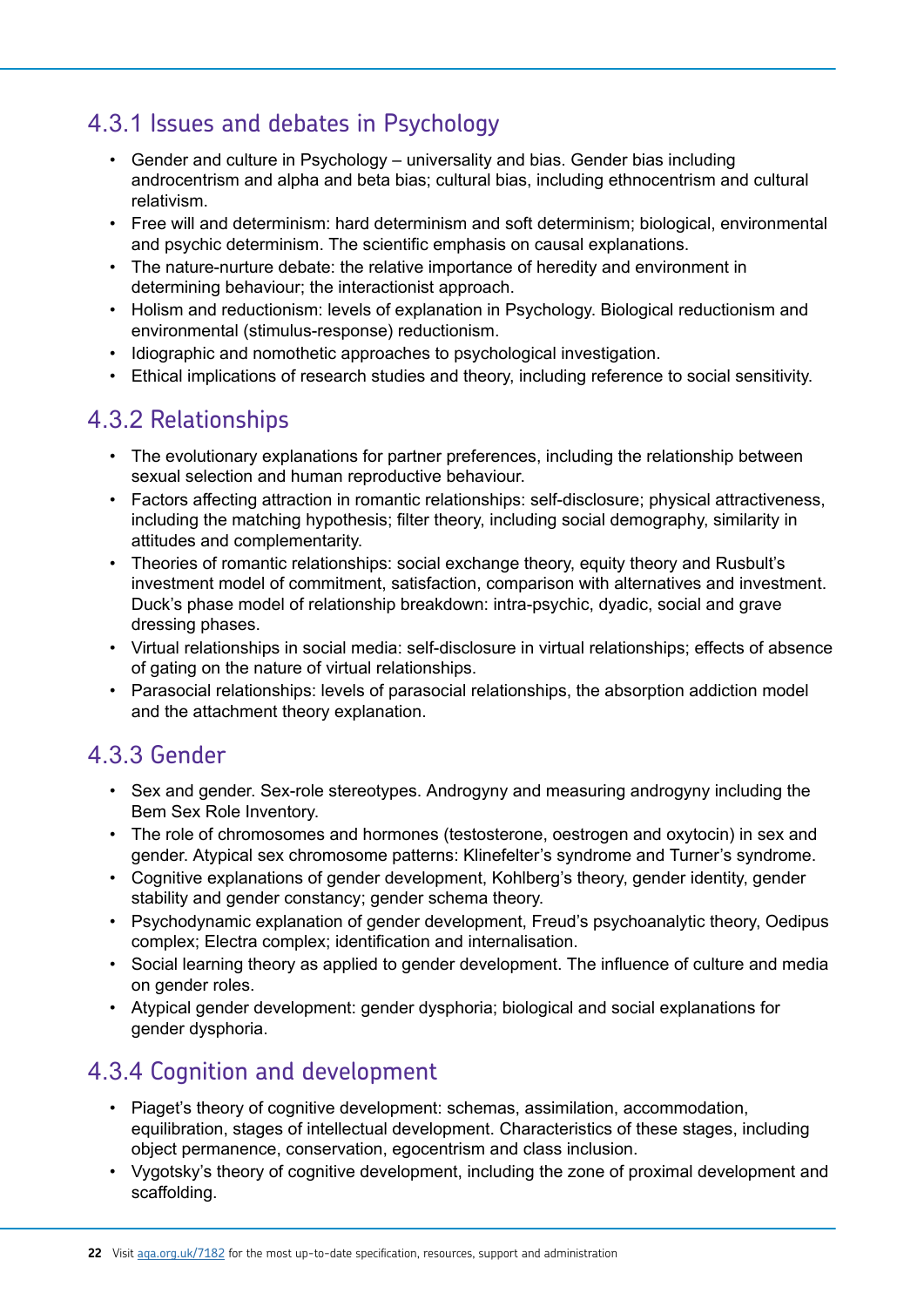- <span id="page-22-0"></span>• Baillargeon's explanation of early infant abilities, including knowledge of the physical world; violation of expectation research.
- The development of social cognition: Selman's levels of perspective-taking; theory of mind, including theory of mind as an explanation for autism; the Sally-Anne study. The role of the mirror neuron system in social cognition.

## 4.3.5 Schizophrenia

- Classification of schizophrenia. Positive symptoms of schizophrenia, including hallucinations and delusions. Negative symptoms of schizophrenia, including speech poverty and avolition. Reliability and validity in diagnosis and classification of schizophrenia, including reference to co-morbidity, culture and gender bias and symptom overlap.
- Biological explanations for schizophrenia: genetics and neural correlates, including the dopamine hypothesis.
- Psychological explanations for schizophrenia: family dysfunction and cognitive explanations, including dysfunctional thought processing.
- Drug therapy: typical and atypical antipsychotics.
- Cognitive behaviour therapy and family therapy as used in the treatment of schizophrenia. Token economies as used in the management of schizophrenia.
- The importance of an interactionist approach in explaining and treating schizophrenia; the diathesis-stress model.

## 4.3.6 Eating behaviour

- Explanations for food preferences: the evolutionary explanation, including reference to neophobia and taste aversion; the role of learning in food preference, including social and cultural influences.
- Neural and hormonal mechanisms involved in the control of eating behaviour, including the role of the hypothalamus, ghrelin and leptin.
- Biological explanations for anorexia nervosa, including genetic and neural explanations.
- Psychological explanations for anorexia nervosa: family systems theory, including enmeshment, autonomy and control; social learning theory, including modelling, reinforcement and media; cognitive theory, including distortions and irrational beliefs.
- Biological explanations for obesity, including genetic and neural explanations.
- Psychological explanations for obesity, including restraint theory, disinhibition and the boundary model. Explanations for the success and failure of dieting.

# 4.3.7 Stress

- The physiology of stress, including general adaptation syndrome, the hypothalamic pituitaryadrenal system, the sympathomedullary pathway and the role of cortisol.
- The role of stress in illness, including reference to immunosuppression and cardiovascular disorders.
- Sources of stress: life changes and daily hassles. Workplace stress, including the effects of workload and control.
- Measuring stress: self-report scales (Social Readjustment Ratings Scale and Hassles and Uplifts Scale) and physiological measures, including skin conductance response.
- Individual differences in stress: personality types A, B and C and associated behaviours; hardiness, including commitment, challenge and control.
- Managing and coping with stress: drug therapy (benzodiazepines, beta blockers), stress inoculation therapy and biofeedback. Gender differences in coping with stress. The role of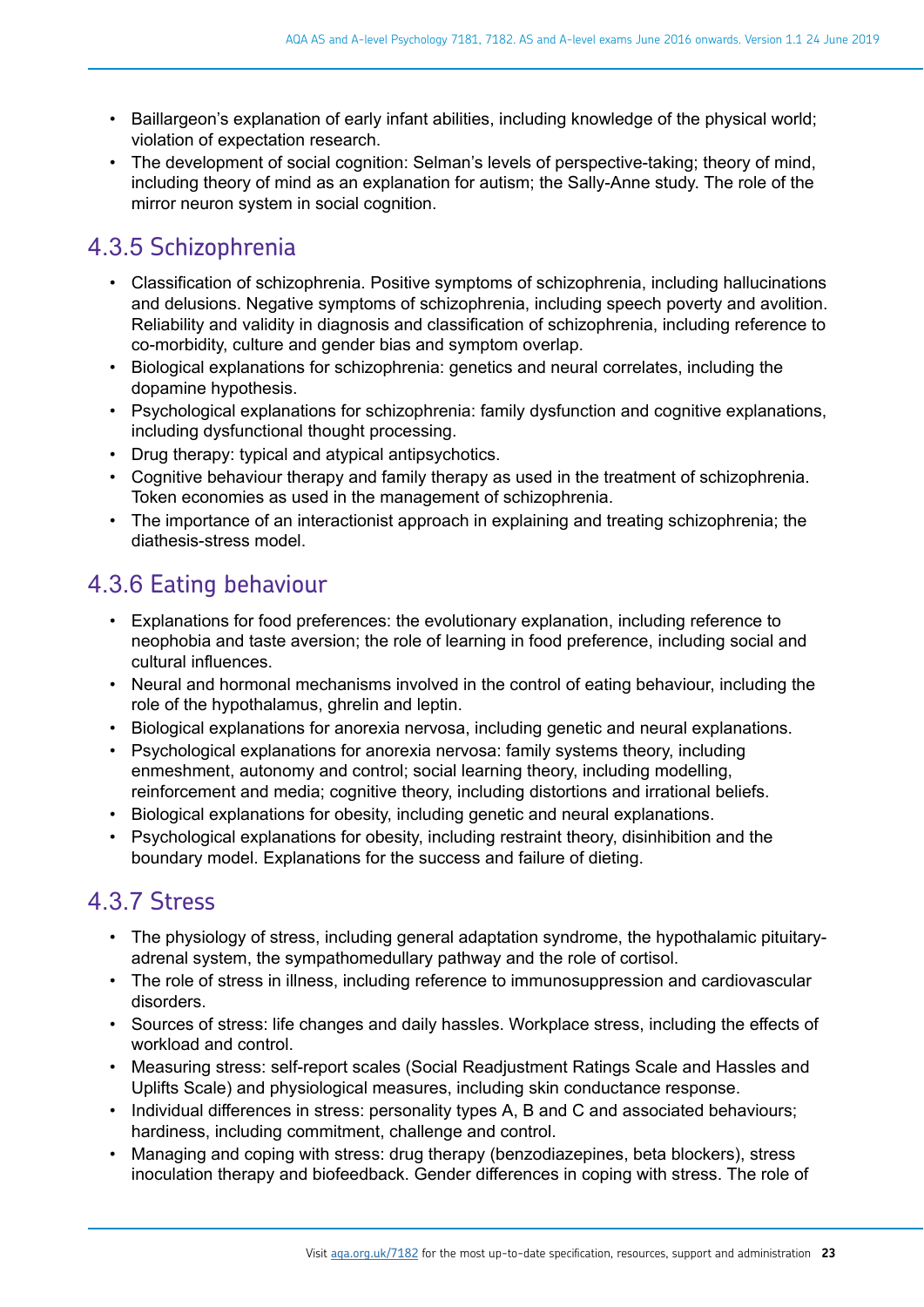<span id="page-23-0"></span>social support in coping with stress; types of social support, including instrumental, emotional and esteem support.

### 4.3.8 Aggression

- Neural and hormonal mechanisms in aggression, including the roles of the limbic system, serotonin and testosterone. Genetic factors in aggression, including the MAOA gene.
- The ethological explanation of aggression, including reference to innate releasing mechanisms and fixed action patterns. Evolutionary explanations of human aggression.
- Social psychological explanations of human aggression, including the frustration-aggression hypothesis, social learning theory as applied to human aggression, and de-individuation.
- Institutional aggression in the context of prisons: dispositional and situational explanations.
- Media influences on aggression, including the effects of computer games. The role of desensitisation, disinhibition and cognitive priming.

## 4.3.9 Forensic Psychology

- Offender profiling: the top-down approach, including organised and disorganised types of offender; the bottom-up approach, including investigative Psychology; geographical profiling.
- Biological explanations of offending behaviour: an historical approach (atavistic form); genetics and neural explanations.
- Psychological explanations of offending behaviour: Eysenck's theory of the criminal personality; cognitive explanations; level of moral reasoning and cognitive distortions, including hostile attribution bias and minimalisation; differential association theory; psychodynamic explanations.
- Dealing with offending behaviour: the aims of custodial sentencing and the psychological effects of custodial sentencing. Recidivism. Behaviour modification in custody. Anger management and restorative justice programmes.

## 4.3.10 Addiction

- Describing addiction: physical and psychological dependence, tolerance and withdrawal syndrome.
- Risk factors in the development of addiction, including genetic vulnerability, stress, personality, family influences and peers.
- Explanations for nicotine addiction: brain neurochemistry, including the role of dopamine, and learning theory as applied to smoking behaviour, including reference to cue reactivity.
- Explanations for gambling addiction: learning theory as applied to gambling, including reference to partial and variable reinforcement; cognitive theory as applied to gambling, including reference to cognitive bias.
- Reducing addiction: drug therapy; behavioural interventions, including aversion therapy and covert sensitisation; cognitive behaviour therapy.
- The application of the following theories of behaviour change to addictive behaviour; the theory of planned behaviour and Prochaska's six-stage model of behaviour change.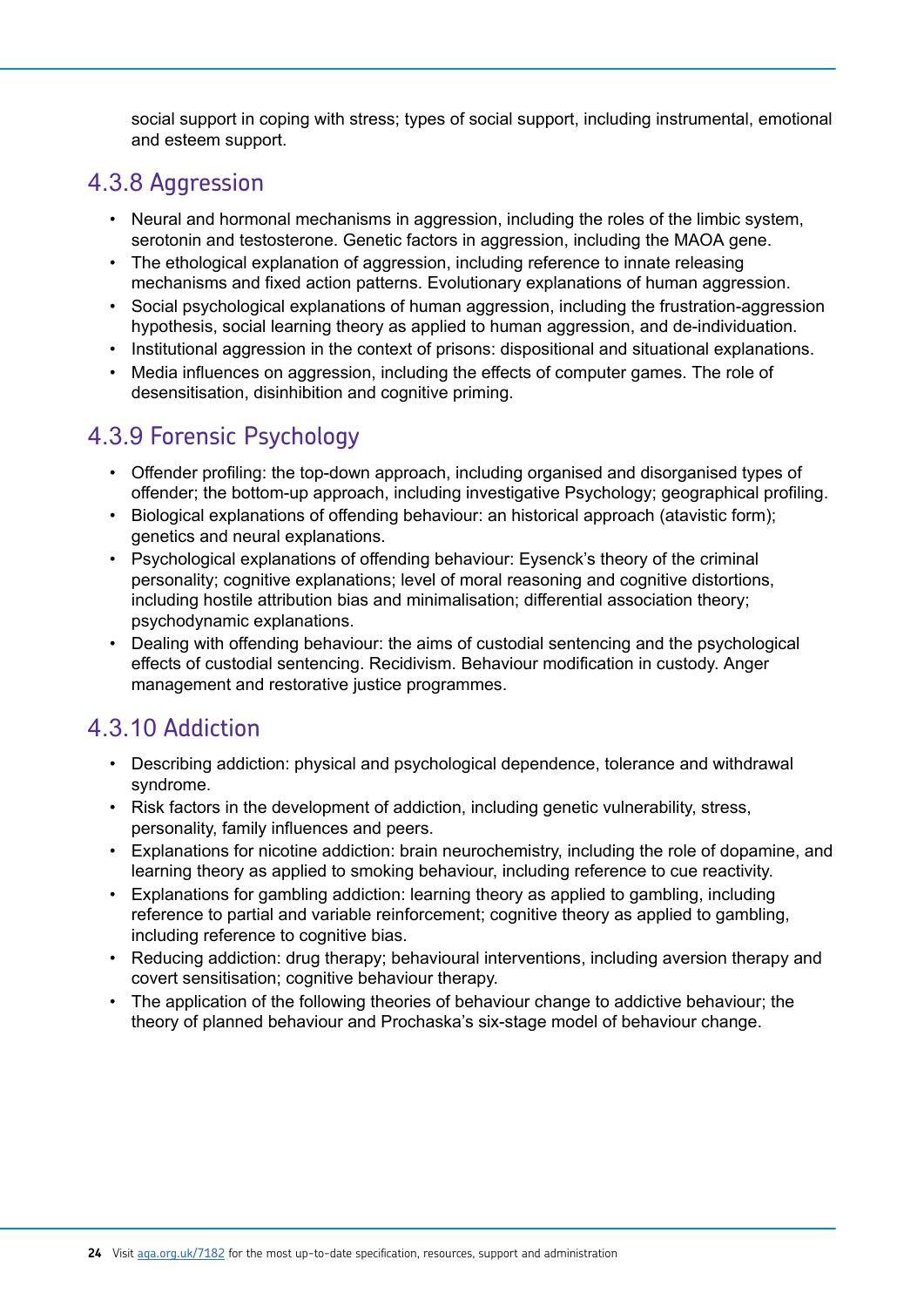# <span id="page-24-0"></span>5 Scheme of assessment

Find past papers and mark schemes, and specimen papers for new courses, on our website at [aqa.org.uk/pastpapers](http://www.aqa.org.uk/pastpapers)

The AS specification is designed to be taken over one or two years with all assessments taken at the end of the course. The A-level specification is designed to be taken over two years with all assessments taken at the end of the course.

Assessments and certification for the AS specification are available for the first time in May/June and then every May/June for the life of the specification.

Assessments and certification for the A-level specification are available for the first time in May/ June and then every May/June for the life of the specification.

These are linear qualifications. In order to achieve the award, students must complete all exams in May/June in a single year. All assessments must be taken in the same series.

All materials are available in English only.

#### **AS**

Our assessment in AS Psychology includes questions that allow students to demonstrate their ability to:

- draw together their skills, knowledge and understanding from across the full course of study
- provide extended responses.

For example, section A of Paper 1 contains an extended response question. An 'extended response' is evidence of sufficient length generated to allow students to demonstrate their ability to construct and develop a sustained line of reasoning which is coherent, relevant, substantiated and logically structured.

#### **A-level**

Our assessment in A-level Psychology includes questions that allow students to demonstrate their ability to:

- draw together their skills, knowledge and understanding from across the full course of study
- provide extended responses.

For example, sections B, C and D of Paper 3 contain extended response questions. An 'extended response' is evidence of sufficient length generated to allow students to demonstrate their ability to construct and develop a sustained line of reasoning which is coherent, relevant, substantiated and logically structured.

# 5.1 Aims

Courses based on these specifications must encourage students to:

- develop essential knowledge and understanding of different areas of the subject and how they relate to each other
- develop and demonstrate a deep appreciation of the skills, knowledge and understanding of scientific methods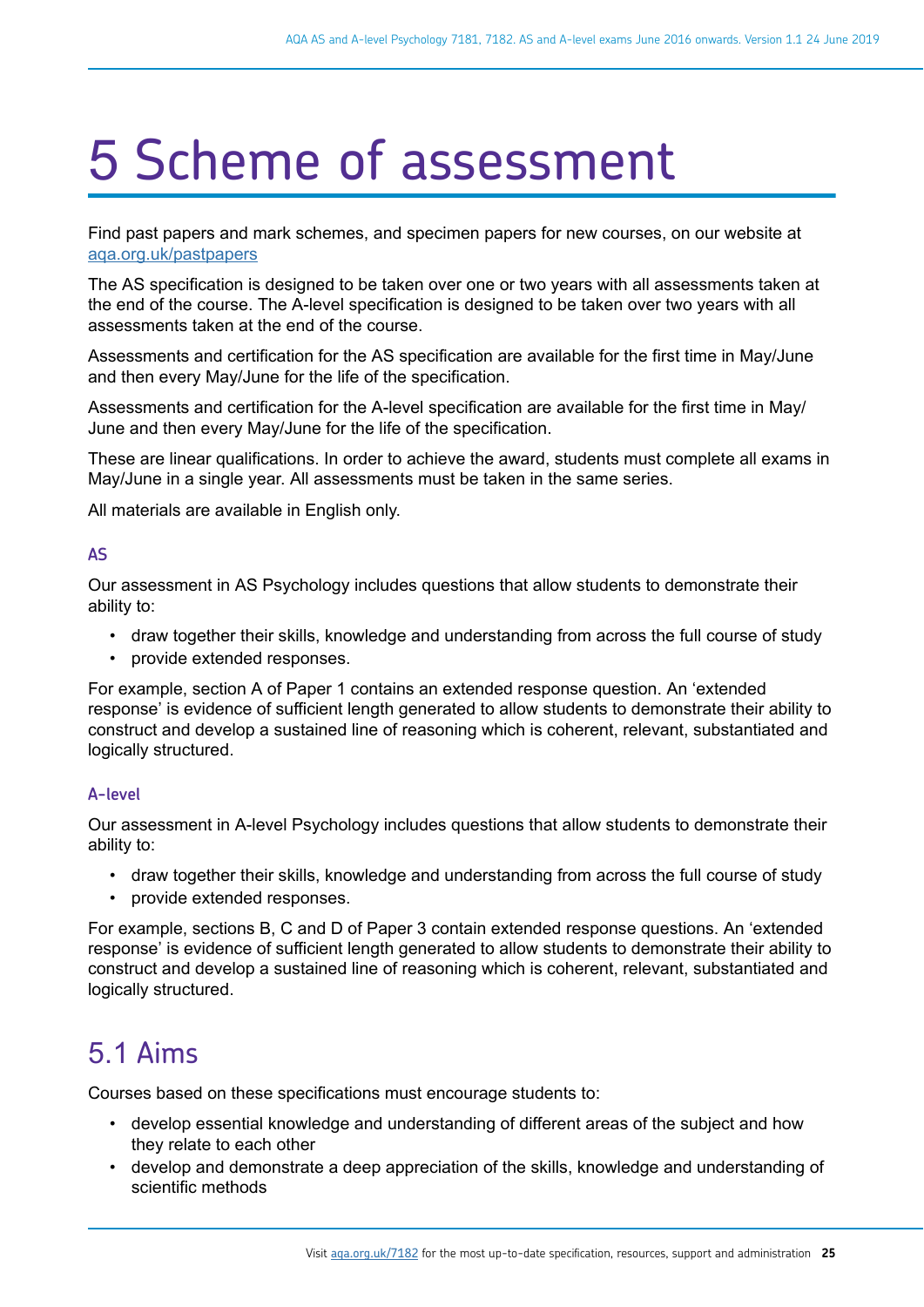- <span id="page-25-0"></span>• develop competence and confidence in a variety of practical, mathematical and problemsolving skills
- develop their interest in and enthusiasm for the subject, including developing an interest in further study and careers associated with the subject
- understand how society makes decisions about scientific issues and how the sciences contribute to the success of the economy and society.

# 5.2 Assessment objectives

Assessment objectives (AOs) are set by Ofqual and are the same across all AS and A-level Psychology specifications and all exam boards.

The exams will measure how students have achieved the following assessment objectives.

- AO1: Demonstrate knowledge and understanding of scientific ideas, processes, techniques and procedures.
- AO2: Apply knowledge and understanding of scientific ideas, processes, techniques and procedures:
	- in a theoretical context
	- in a practical context
	- when handling qualitative data
	- when handling quantitative data.
- AO3: Analyse, interpret and evaluate scientific information, ideas and evidence, including in relation to issues, to:
	- make judgements and reach conclusions
	- develop and refine practical design and procedures.

### Weighting of assessment objectives for AS Psychology

| Assessment objectives (AOs)     | <b>Component</b><br>weightings (approx |           | <b>Overall weighting</b><br>(approx %) |
|---------------------------------|----------------------------------------|-----------|----------------------------------------|
|                                 | Paper 1                                | Paper 2   |                                        |
| AO <sub>1</sub>                 | $19 - 22$                              | $14 - 17$ | $35 - 37$                              |
| AO <sub>2</sub>                 | $12 - 15$                              | $18 - 21$ | $32 - 34$                              |
| AO <sub>3</sub>                 | $15 - 18$                              | $13 - 16$ | $30 - 32$                              |
| Overall weighting of components | 50                                     | 50        | 100                                    |

At least 10% of the overall assessment of Psychology will contain mathematical skills equivalent to Level 2 or above.

At least 25–30% of the overall assessment will assess skills, knowledge and understanding in relation to research methods.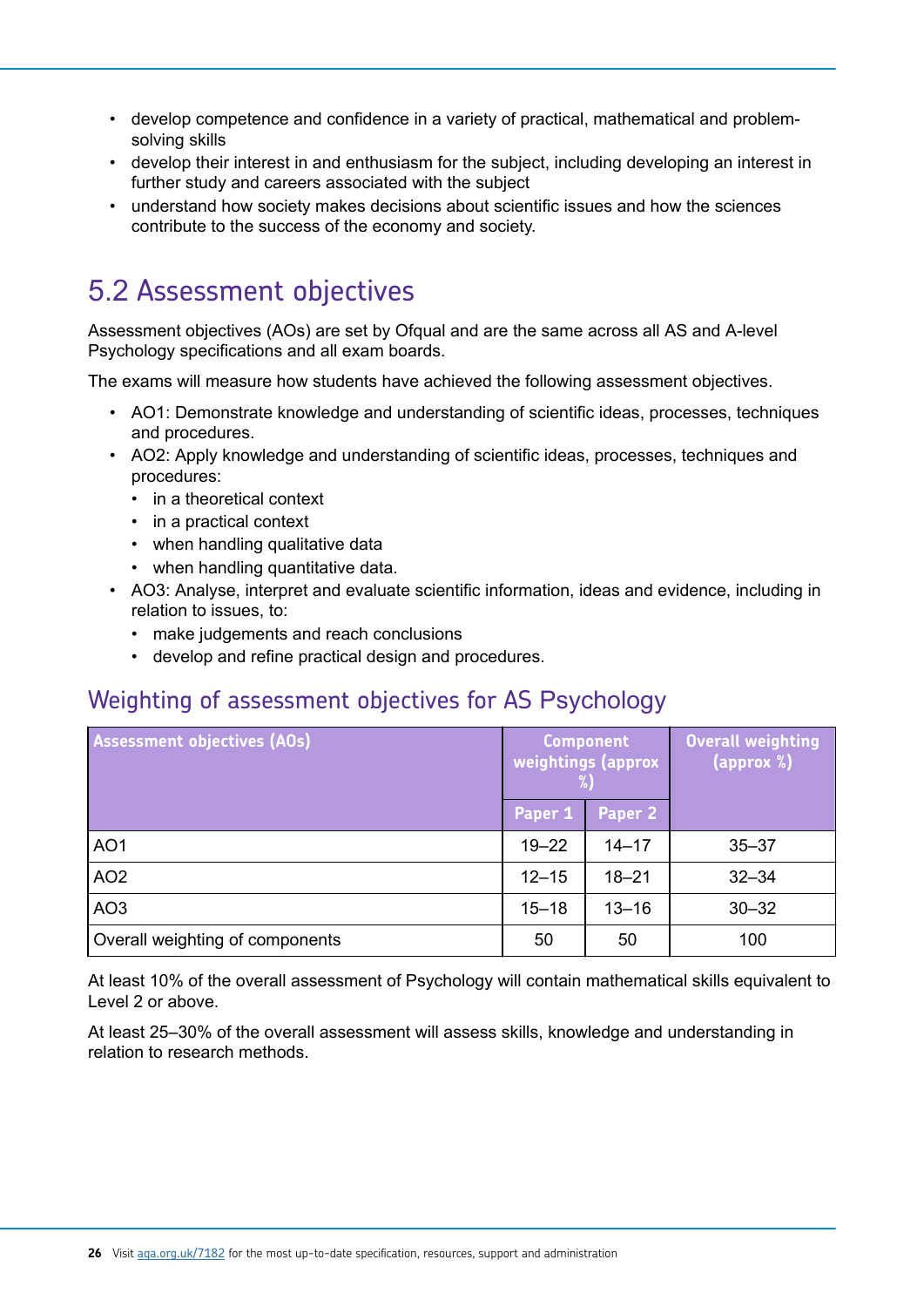# <span id="page-26-0"></span>Weighting of assessment objectives for A-level Psychology

| <b>Assessment objectives (AOs)</b> | <b>Component weightings</b><br>(approx %) |                         | <b>Overall weighting</b><br>(approx %) |           |
|------------------------------------|-------------------------------------------|-------------------------|----------------------------------------|-----------|
|                                    |                                           | Paper 1 Paper 2 Paper 3 |                                        |           |
| AO <sub>1</sub>                    | $11 - 14$                                 | $7 - 10$                | $9 - 12$                               | $30 - 33$ |
| AO <sub>2</sub>                    | $6 - 9$                                   | $16 - 19$               | $5 - 8$                                | $30 - 33$ |
| AO <sub>3</sub>                    | $12 - 14$                                 | $7 - 9$                 | $15 - 17$                              | $36 - 38$ |
| Overall weighting of components    | 33.3                                      | 33.3                    | 33.3                                   | 100       |

At least 10% of the overall assessment of Psychology will contain mathematical skills equivalent to Level 2 or above.

At least 25–30% of the overall assessment will assess skills, knowledge and understanding in relation to research methods.

# 5.3 Assessment weightings

The marks awarded on the papers will be scaled to meet the weighting of the components. Students' final marks will be calculated by adding together the scaled marks for each component. Grade boundaries will be set using this total scaled mark. The scaling and total scaled marks are shown in the table below.

## AS

| <b>Component</b>                              | <b>Maximum raw mark</b> | <b>Scaling factor</b> | <b>Maximum scaled mark</b> |
|-----------------------------------------------|-------------------------|-----------------------|----------------------------|
| Paper 1: Introductory<br>Topics in Psychology | 72                      | x.                    | 72                         |
| Paper 2: Psychology in<br>Context             | 72                      | x'                    | 72                         |
|                                               |                         | Total scaled mark:    | 144                        |

## A-level

| <b>Component</b>                                     | <b>Maximum raw mark</b> | <b>Scaling factor</b> | Maximum scaled mark |
|------------------------------------------------------|-------------------------|-----------------------|---------------------|
| Paper 1: Introductory<br><b>Topics in Psychology</b> | 96                      | x1                    | 96                  |
| Paper 2: Psychology in<br>Context                    | 96                      | X1                    | 96                  |
| Paper 3: Issues and<br>Options in Psychology         | 96                      | X1                    | 96                  |
|                                                      |                         | Total scaled mark:    | 288                 |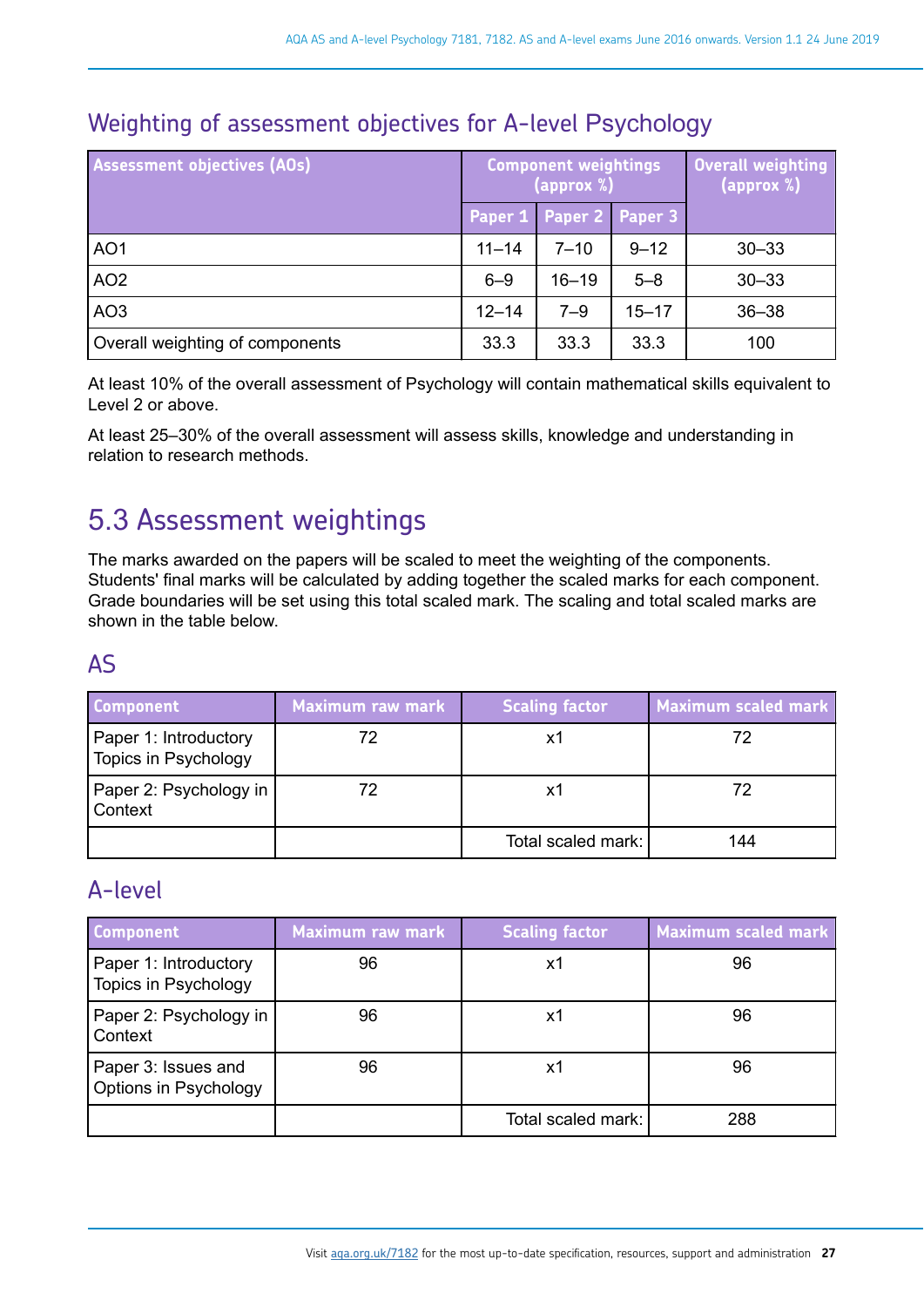28 Visit aga.org.uk/7182 for the most up-to-date specification, resources, support and administration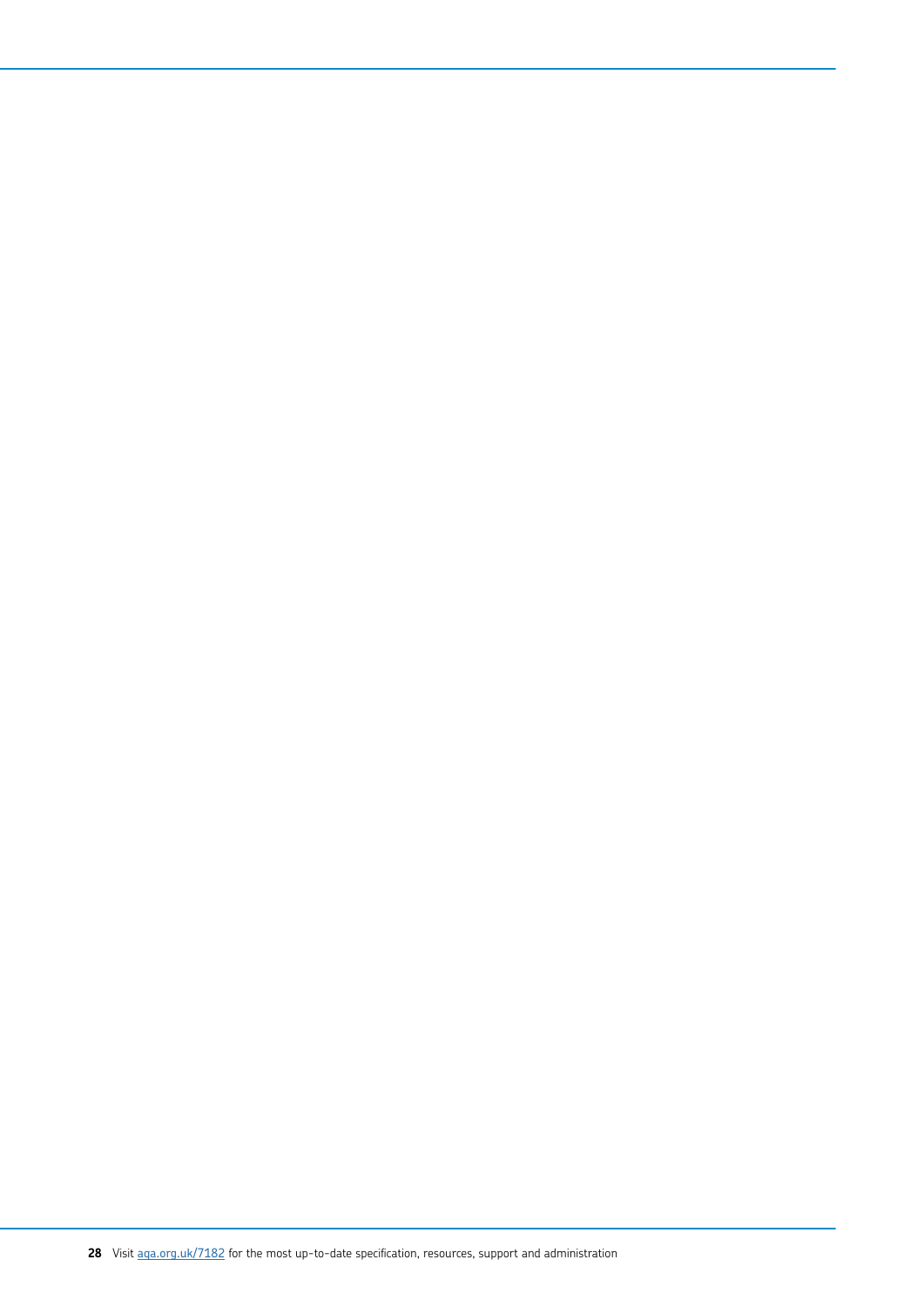# <span id="page-28-0"></span>6 General administration

You can find information about all aspects of administration, as well as all the forms you need, at [aqa.org.uk/examsadmin](http://aqa.org.uk/examsadmin)

# 6.1 Entries and codes

You only need to make one entry for each qualification – this will cover all the question papers and certification.

Every specification is given a national discount (classification) code by the Department for Education (DfE), which indicates its subject area.

If a student takes two specifications with the same discount code, Further and Higher Education providers are likely to take the view that they have only achieved one of the two qualifications. Please check this before your students start their course.

| <b>Qualification title</b>                | <b>AQA</b><br>entry<br>code | D <sub>fE</sub><br>discount<br>code   |
|-------------------------------------------|-----------------------------|---------------------------------------|
| AQA Advanced Subsidiary GCE in Psychology | 7181                        | 4850<br>$-post-16)$<br>, PK1<br>(KS4) |
| AQA Advanced Level GCE in Psychology      | 7182                        | 4850                                  |

These specifications comply with Ofqual's:

- *General conditions of recognition* that apply to all regulated qualifications
- GCE qualification level conditions that apply to all GCEs
- GCE subject level conditions that apply to all GCEs in this subject
- all relevant regulatory documents.

Ofqual has accredited these specifications. The qualification accreditation number (QAN) for the AS is 601/4837/8. The QAN for the A-level is 601/4838/X.

# 6.2 Overlaps with other qualifications

There is overlapping content in the AS and A-level Psychology specifications. This helps you teach the AS and A-level together.

# 6.3 Awarding grades and reporting results

The AS qualification will be graded on a five-point scale: A, B, C, D and E.

The A-level qualification will be graded on a six-point scale: A\*, A, B, C, D and E.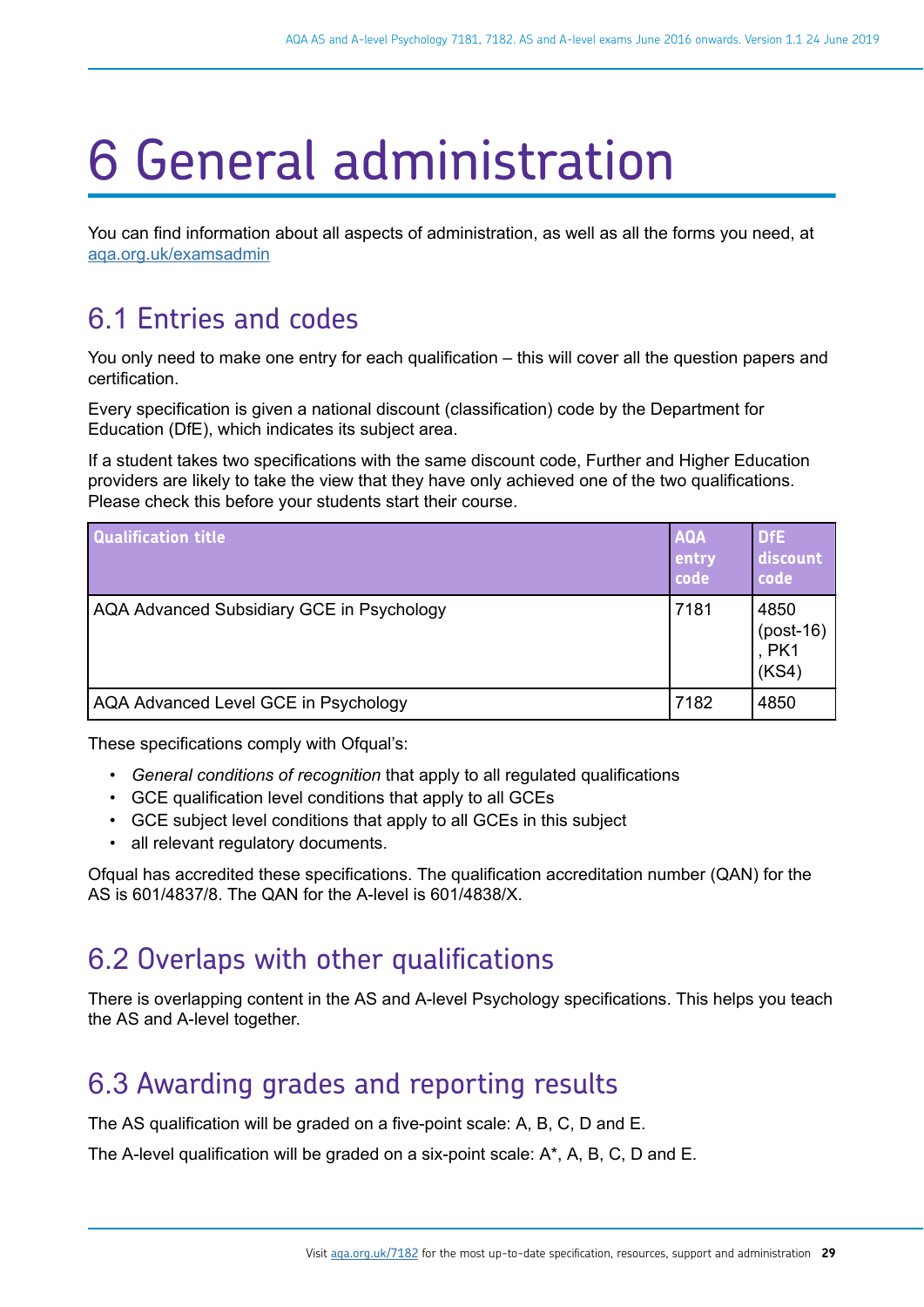<span id="page-29-0"></span>Students who fail to reach the minimum standard for grade E will be recorded as U (unclassified) and will not receive a qualification certificate.

# 6.4 Re-sits and shelf life

Students can re-sit these qualifications as many times as they wish, within the shelf life of the qualifications.

# 6.5 Previous learning and prerequisites

There are no previous learning requirements. Any requirements for entry to a course based on these specifications are at the discretion of schools and colleges.

However, we recommend that students should have the skills associated with a GCSE course or equivalent.

# 6.6 Access to assessment: diversity and inclusion

General qualifications are designed to prepare students for a wide range of occupations and further study. Therefore our qualifications must assess a wide range of competences.

The subject criteria have been assessed to see if any of the skills or knowledge required present any possible difficulty to any students, whatever their ethnic background, religion, sex, age, disability or sexuality. If any difficulties were encountered, the criteria were reviewed again to make sure that tests of specific competences were only included if they were important to the subject.

As members of the Joint Council for Qualifications (JCQ) we participate in the production of the JCQ document *Access Arrangements and Reasonable Adjustments: General and Vocational qualifications*. We follow these guidelines when assessing the needs of individual students who may require an access arrangement or reasonable adjustment. This document is published on the JCQ website at [jcq.org.uk](http://www.jcq.org.uk/)

### Students with disabilities and special needs

We can make arrangements for disabled students and students with special needs to help them access the assessments, as long as the competences being tested are not changed. Access arrangements must be agreed **before** the assessment. For example, a Braille paper would be a reasonable adjustment for a Braille reader but not for a student who does not read Braille.

We are required by the Equality Act 2010 to make reasonable adjustments to remove or lessen any disadvantage that affects a disabled student.

If you have students who need access arrangements or reasonable adjustments, you can apply using the Access arrangements online service at [aqa.org.uk/eaqa](http://www.aqa.org.uk/eaqa)

### Special consideration

We can give special consideration to students who have been disadvantaged at the time of the assessment through no fault of their own – for example a temporary illness, injury or serious problem such as the death of a relative. We can only do this **after** the assessment.

Your exams officer should apply online for special consideration at [aqa.org.uk/eaqa](http://www.aqa.org.uk/eaqa)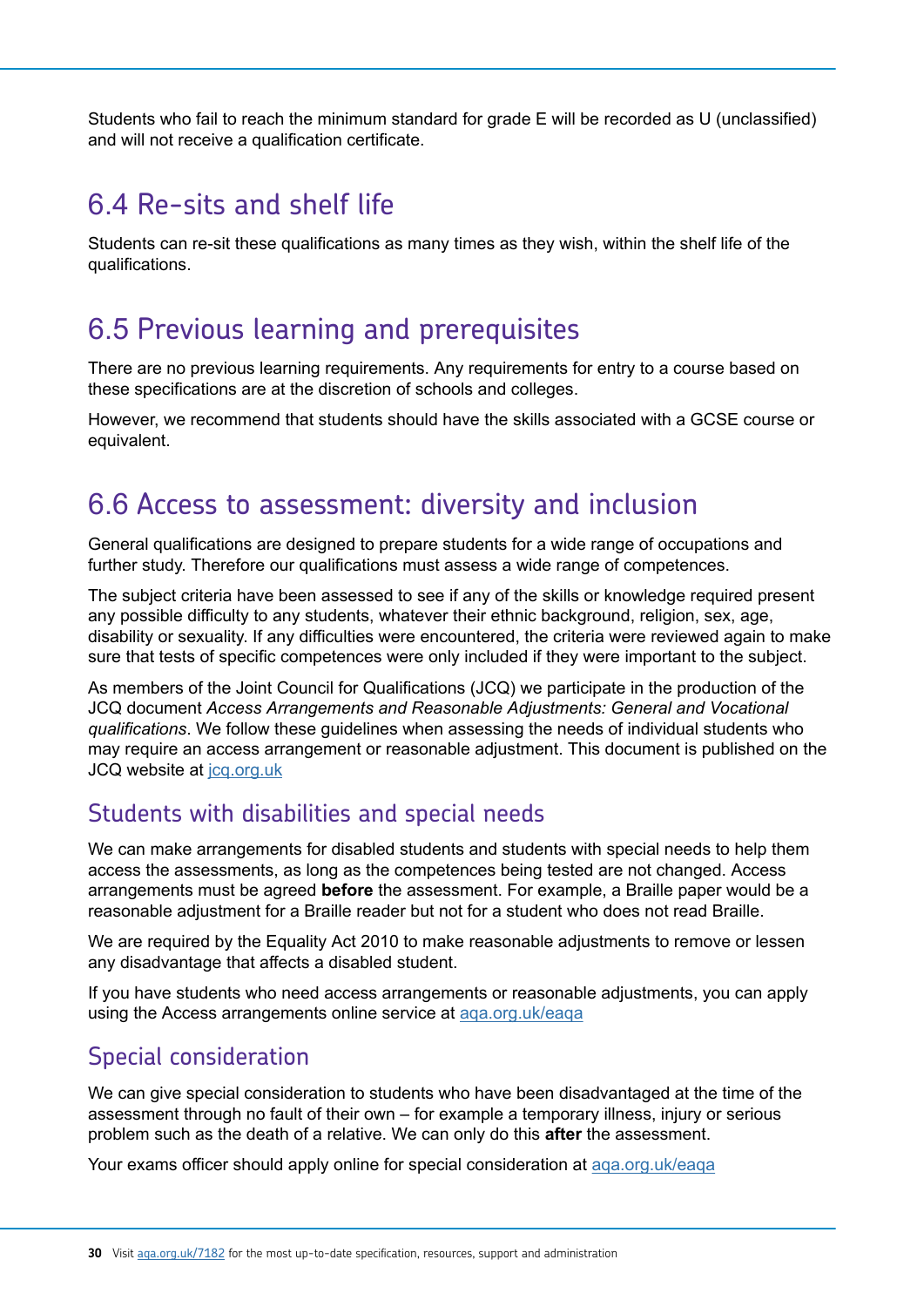<span id="page-30-0"></span>For more information and advice about access arrangements, reasonable adjustments and special consideration please see [aqa.org.uk/access o](http://www.aqa.org.uk/exams-administration/access-arrangements)r email [accessarrangementsqueries@aqa.org.uk](mailto:accessarrangementsqueries@aqa.org.uk)

# 6.7 Working with AQA for the first time

If your school or college has not previously offered any AQA specification, you need to register as an AQA centre to offer our specifications to your students. Find out how at [aqa.org.uk/](http://www.aqa.org.uk/becomeacentre) [becomeacentre](http://www.aqa.org.uk/becomeacentre)

If your school or college is new to these specifications, please let us know by completing an Intention to enter form. The easiest way to do this is via e-AQA at [aqa.org.uk/eaqa](http://www.aqa.org.uk/eaqa)

# 6.8 Private candidates

A private candidate is someone who enters for exams through an AQA-approved school or college but is not enrolled as a student there.

If you are a private candidate you may be self-taught, home-schooled or have private tuition, either with a tutor or through a distance learning organisation. You must be based in the UK.

If you have any queries as a private candidate, you can:

- speak to the exams officer at the school or college where you intend to take your exams
- visit our website at [aqa.org.uk/examsadmin](http://www.aqa.org.uk/examsadmin)
- email: [privatecandidates@aqa.org.uk](mailto:privatecandidates@aqa.org.uk)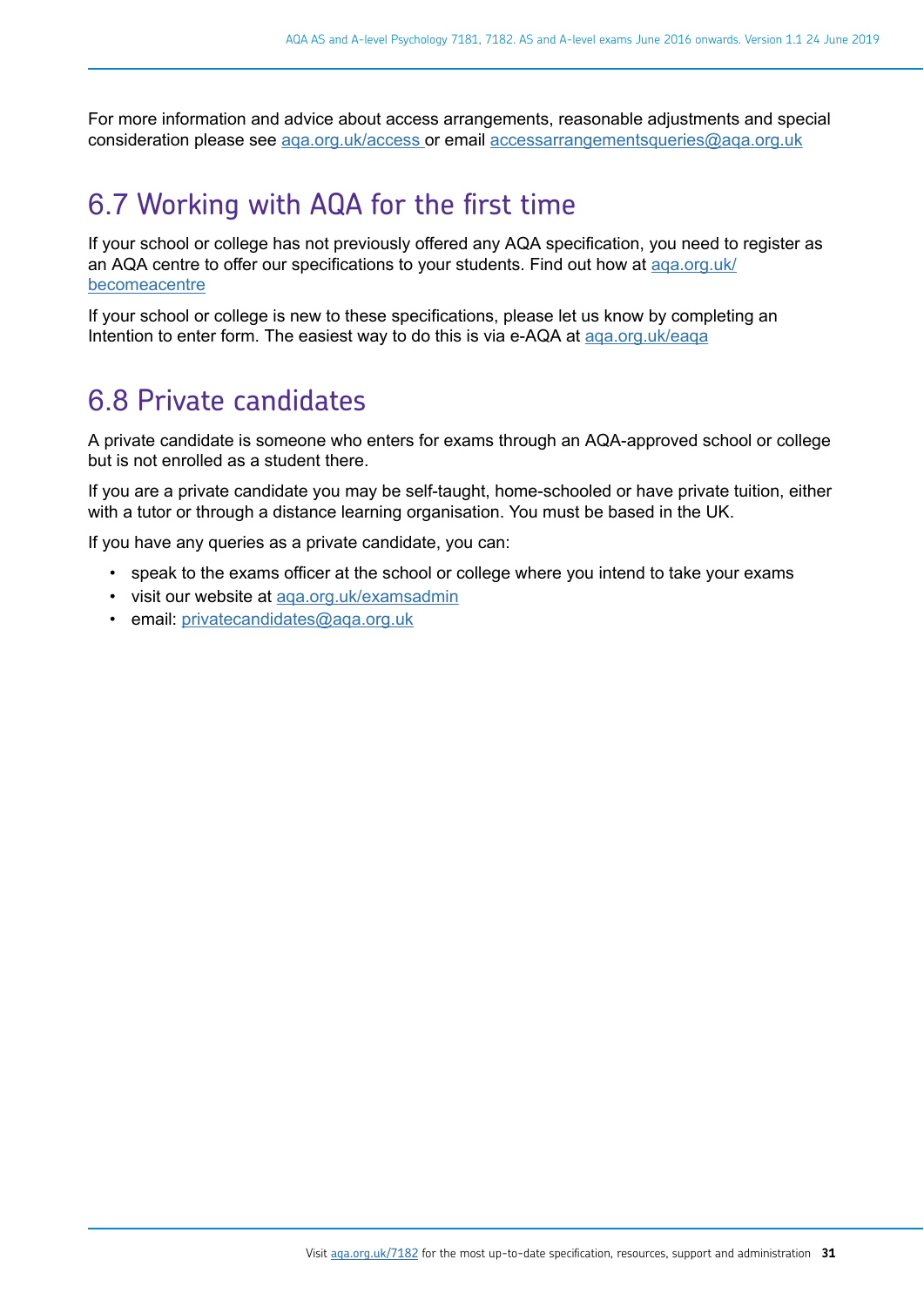Visit aga.org.uk/7182 for the most up-to-date specification, resources, support and administration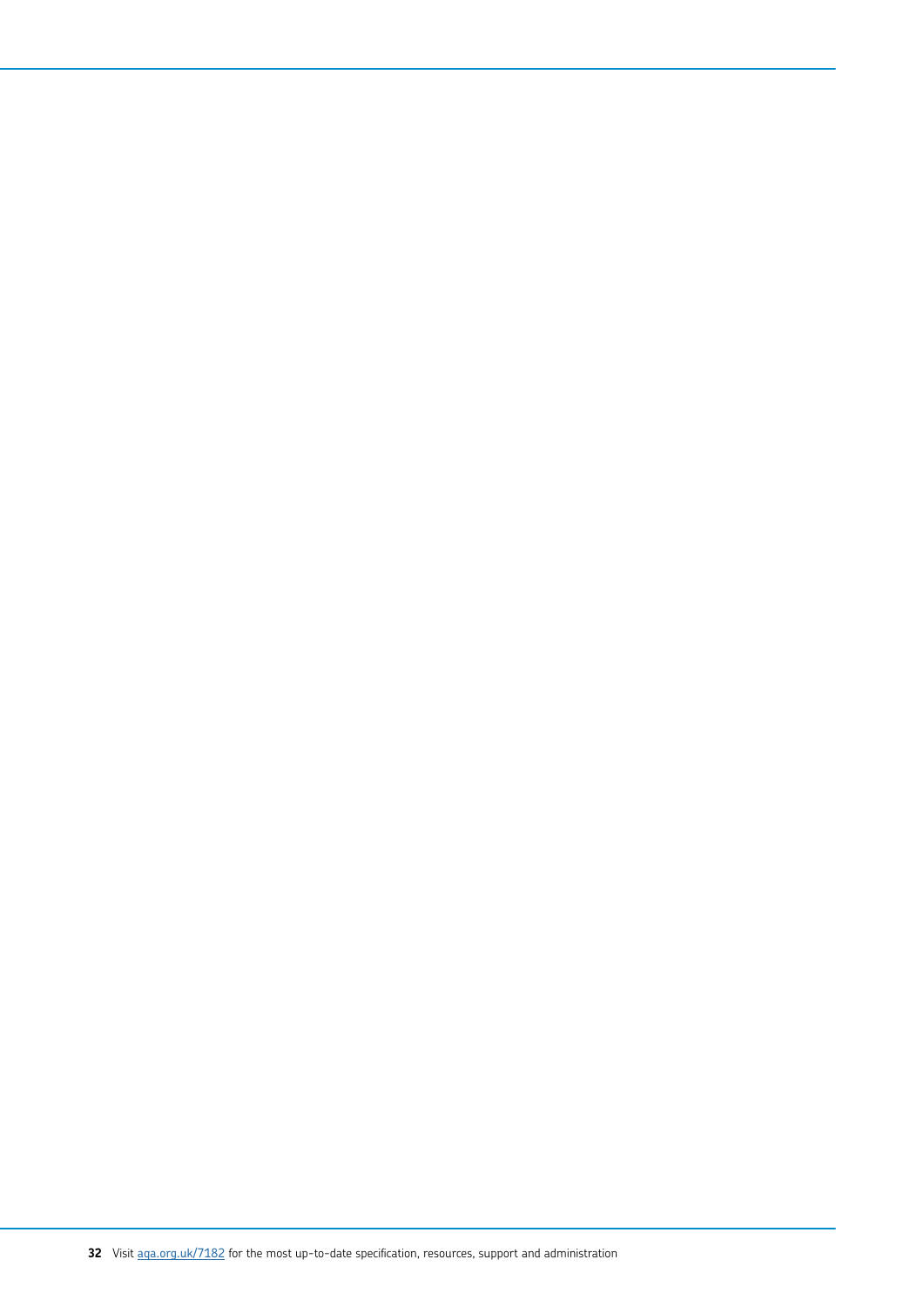# <span id="page-32-0"></span>7 Mathematical requirements and exemplification

# 7.1 AS

In order to be able to develop their skills, knowledge and understanding in Psychology, students need to have been taught, and to have acquired competence in, the appropriate areas of mathematics as indicated in the table of coverage below.

Overall, at least 10% of the marks in assessments for Psychology will require the use of mathematical skills. These skills will be applied in the context of AS Psychology and will be at least the standard of higher tier GCSE mathematics.

The following tables illustrate where these mathematical skills may be developed during teaching or could be assessed.

This list of examples is not exhaustive. These skills could be developed in other areas of specification content. Other areas where these skills could be developed have been exemplified throughout the specification.

| <b>Mathematical skills</b>                                                           | Exemplification of mathematical skill in the<br>context of AS Psychology                                                      |  |
|--------------------------------------------------------------------------------------|-------------------------------------------------------------------------------------------------------------------------------|--|
| Arithmetic and numerical computation                                                 |                                                                                                                               |  |
| Recognise and use expressions in decimal and<br>standard form.                       | For example, converting data in standard form<br>from a results table into decimal form in order<br>to construct a pie chart. |  |
| Use ratios, fractions and percentages.                                               | For example, calculating the percentages of<br>cases that fall into different categories in an<br>observation study.          |  |
| Estimate results.                                                                    | For example, commenting on the spread of<br>scores for a set of data, which would require<br>estimating the range.            |  |
| <b>Handling data</b>                                                                 |                                                                                                                               |  |
| Use an appropriate number of significant figures.                                    | For example, expressing a correlation<br>coefficient to two or three significant figures.                                     |  |
| Find arithmetic means.                                                               | For example, calculating the means for two<br>conditions using raw data from a class<br>experiment.                           |  |
| Construct and interpret frequency tables and<br>diagrams, bar charts and histograms. | For example, selecting and sketching an<br>appropriate form of data display for a given set<br>of data.                       |  |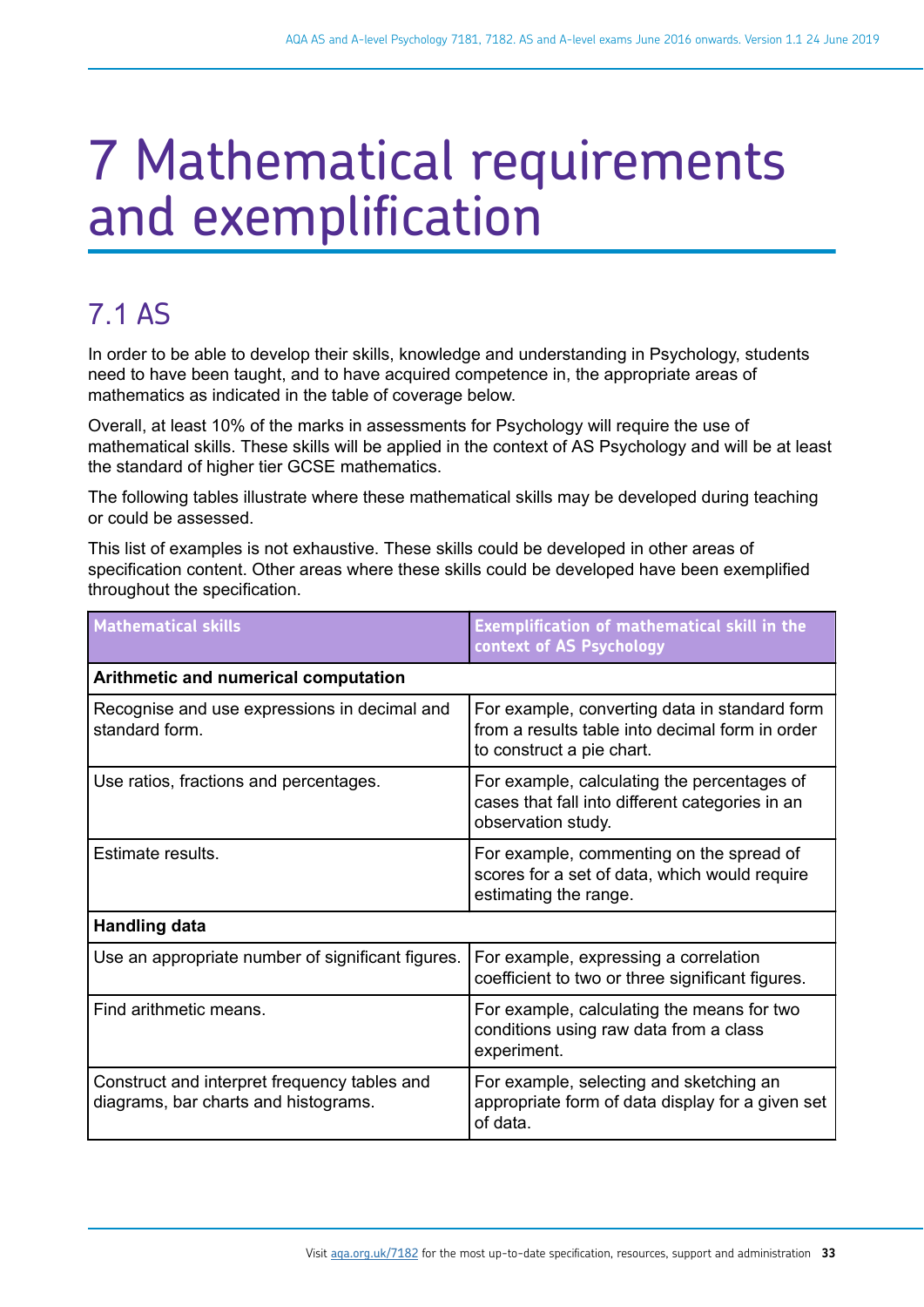| <b>Mathematical skills</b>                                                                    | <b>Exemplification of mathematical skill in the</b><br>context of AS Psychology                                                                                                                                  |
|-----------------------------------------------------------------------------------------------|------------------------------------------------------------------------------------------------------------------------------------------------------------------------------------------------------------------|
| Understand simple probability.                                                                | For example, explaining the difference<br>between the 0.05 and 0.01 levels of<br>significance.                                                                                                                   |
| Understand the principles of sampling as applied<br>to scientific data.                       | For example, explaining how a random or<br>stratified sample could be obtained from a<br>target population.                                                                                                      |
| Understand the terms mean, median and mode.                                                   | For example, explaining the differences<br>between the mean, median and mode and<br>selecting which measure of central tendency is<br>most appropriate for a given set of data.<br>Calculate standard deviation. |
| Use a scatter diagram to identify a correlation<br>between two variables.                     | For example, plotting two variables from an<br>investigation on a scatter diagram and<br>identifying the pattern as a positive correlation,<br>a negative correlation or no correlation.                         |
| Use a statistical test.                                                                       | For example, calculating a non-parametric test<br>of differences using the data from a given<br>experiment.                                                                                                      |
| Make order of magnitude calculations.                                                         | For example, estimating the mean test score<br>for a large number of participants on the basis<br>of the total overall score.                                                                                    |
| Know the characteristics of normal and skewed<br>distributions.                               | For example, being presented with a set of<br>scores from an experiment and being asked to<br>indicate the position of the mean (or median,<br>or mode).                                                         |
| Understand measures of dispersion, including<br>standard deviation and range.                 | For example, explaining why the standard<br>deviation might be a more useful measure of<br>dispersion for a given set of scores, eg where<br>there is an outlying score.                                         |
| Understand the differences between qualitative<br>and quantitative data.                      | For example, explaining how a given<br>qualitative measure (for example, an interview<br>transcript) might be converted into quantitative<br>data.                                                               |
| Understand the difference between primary and<br>secondary data.                              | For example, stating whether data collected by<br>a researcher dealing directly with participants<br>is primary or secondary data.                                                                               |
| Algebra                                                                                       |                                                                                                                                                                                                                  |
| Understand and use the symbols: $=$ , $\leq$ , $\leq$ , $\geq$ ,<br>$>$ , $\alpha$ , $\sim$ . | For example, expressing the outcome of an<br>inferential test in the conventional form by<br>stating the level of significance at the 0.05<br>level or 0.01 level by using symbols<br>appropriately.             |
| <b>Graphs</b>                                                                                 |                                                                                                                                                                                                                  |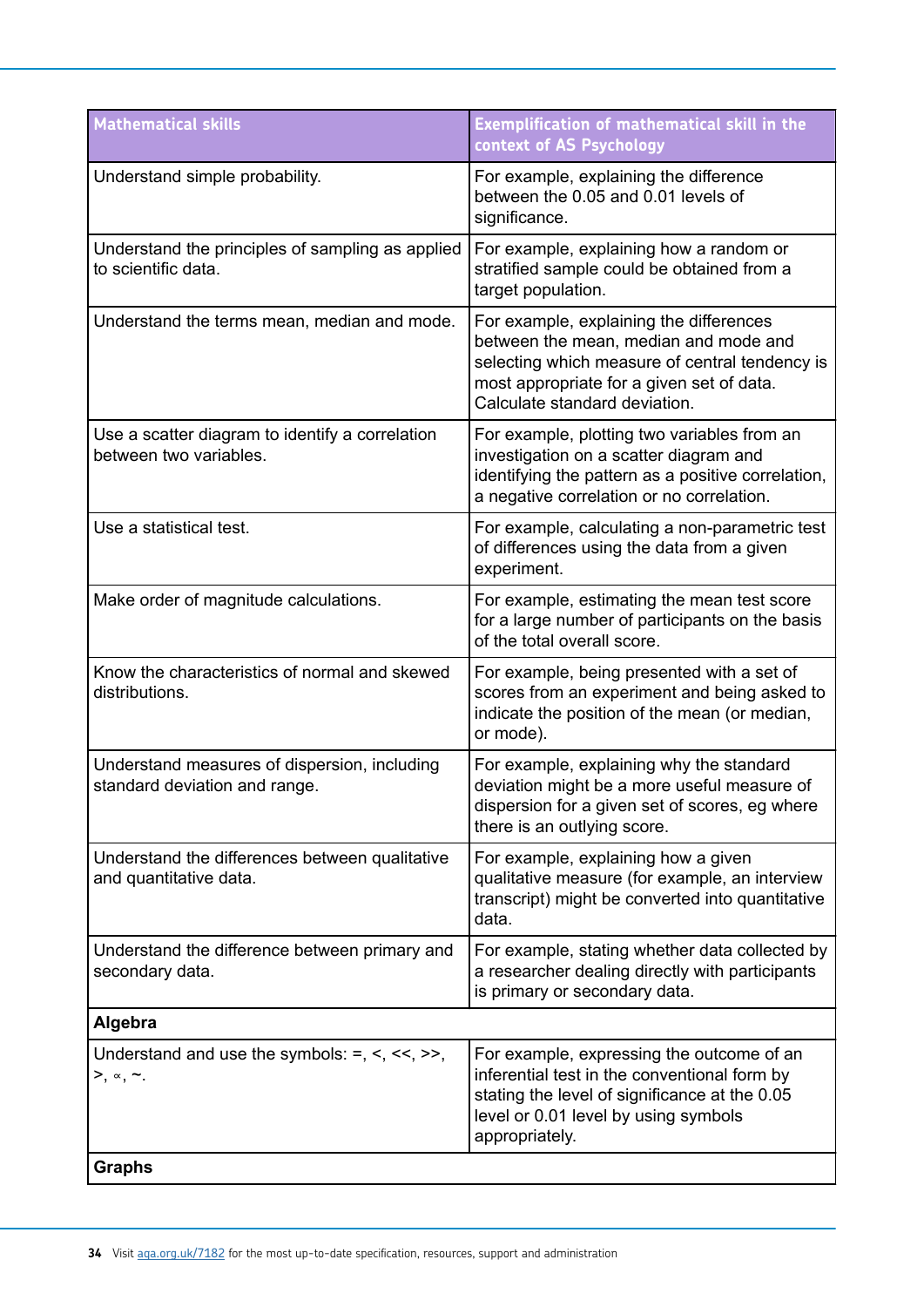<span id="page-34-0"></span>

| <b>Mathematical skills</b>                                                 | <b>Exemplification of mathematical skill in the</b><br>context of AS Psychology                                  |
|----------------------------------------------------------------------------|------------------------------------------------------------------------------------------------------------------|
| Translate information between graphical,<br>numerical and algebraic forms. | For example, using a set of numerical data (a<br>set of scores) from a record sheet to construct<br>a bar graph. |
| Plot two variables from experimental or other<br>data.                     | For example, sketching a scatter diagram<br>using two sets of data from a correlational<br>investigation.        |

# 7.2 A-level

In order to be able to develop their skills, knowledge and understanding in Psychology, students need to have been taught, and to have acquired competence in, the appropriate areas of mathematics as indicated in the table of coverage below.

Overall, at least 10% of the marks in assessments for Psychology will require the use of mathematical skills. These skills will be applied in the context of A-level Psychology and will be at least the standard of higher tier GCSE mathematics.

The following tables illustrate where these mathematical skills may be developed during teaching or could be assessed.

This list of examples is not exhaustive. These skills could be developed in other areas of specification content. Other areas where these skills could be developed have been exemplified throughout the specification.

| <b>Mathematical skills</b>                                                           | <b>Exemplification of mathematical skill in the</b><br>context of A-level Psychology                                          |  |
|--------------------------------------------------------------------------------------|-------------------------------------------------------------------------------------------------------------------------------|--|
| Arithmetic and numerical computation                                                 |                                                                                                                               |  |
| Recognise and use expressions in decimal and<br>standard form.                       | For example, converting data in standard form<br>from a results table into decimal form in order to<br>construct a pie chart. |  |
| Use ratios, fractions and percentages.                                               | For example, calculating the percentages of<br>cases that fall into different categories in an<br>observation study.          |  |
| Estimate results.                                                                    | For example, commenting on the spread of<br>scores for a set of data, which would require<br>estimating the range.            |  |
| <b>Handling data</b>                                                                 |                                                                                                                               |  |
| Use an appropriate number of significant<br>figures.                                 | For example, expressing a correlation<br>coefficient to two or three significant figures.                                     |  |
| Find arithmetic means.                                                               | For example, calculating the means for two<br>conditions using raw data from a class<br>experiment.                           |  |
| Construct and interpret frequency tables and<br>diagrams, bar charts and histograms. | For example, selecting and sketching an<br>appropriate form of data display for a given set<br>of data.                       |  |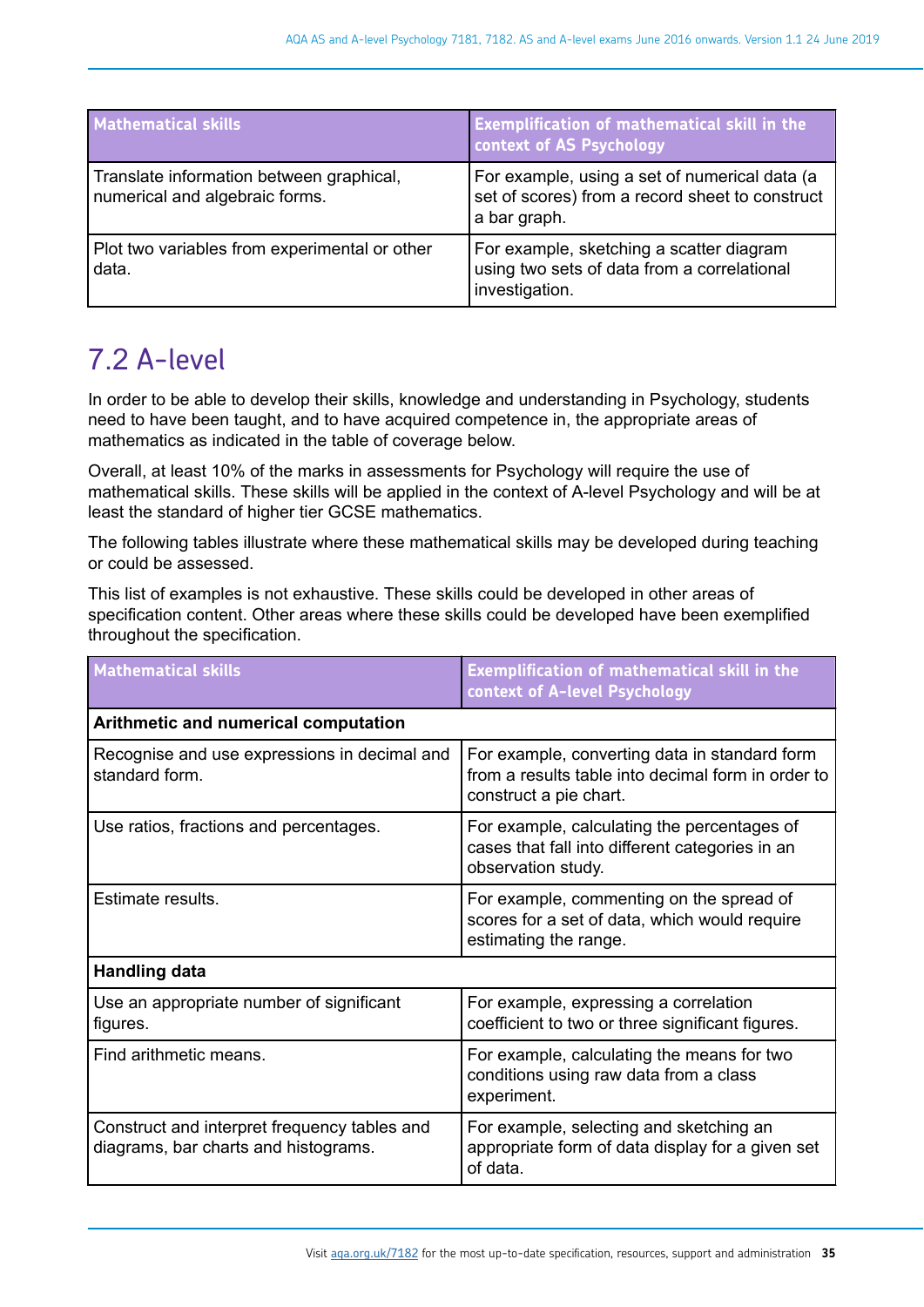| <b>Mathematical skills</b>                                                    | <b>Exemplification of mathematical skill in the</b><br>context of A-level Psychology                                                                                                                             |
|-------------------------------------------------------------------------------|------------------------------------------------------------------------------------------------------------------------------------------------------------------------------------------------------------------|
| Understand simple probability.                                                | For example, explaining the difference between<br>the 0.05 and 0.01 levels of significance.                                                                                                                      |
| Understand the principles of sampling as<br>applied to scientific data.       | For example, explaining how a random or<br>stratified sample could be obtained from a<br>target population.                                                                                                      |
| Understand the terms mean, median and mode.                                   | For example, explaining the differences<br>between the mean, median and mode and<br>selecting which measure of central tendency is<br>most appropriate for a given set of data.<br>Calculate standard deviation. |
| Use a scatter diagram to identify a correlation<br>between two variables.     | For example, plotting two variables from an<br>investigation on a scatter diagram and<br>identifying the pattern as a positive correlation,<br>a negative correlation or no correlation.                         |
| Use a statistical test.                                                       | For example, calculating a non-parametric test<br>of differences using data from a given<br>experiment.                                                                                                          |
| Make order of magnitude calculations.                                         | For example, estimating the mean test score for<br>a large number of participants on the basis of<br>the total overall score.                                                                                    |
| Distinguish between levels of measurement.                                    | For example, stating the level of measurement<br>(nominal, ordinal or interval) that has been used<br>in a study.                                                                                                |
| Know the characteristics of normal and skewed<br>distributions.               | For example, being presented with a set of<br>scores from an experiment and being asked to<br>indicate the position of the mean (or median, or<br>mode).                                                         |
| Select an appropriate statistical test.                                       | For example, selecting a suitable inferential test<br>for a given practical investigation and explaining<br>why the chosen test is appropriate.                                                                  |
| Use statistical tables to determine significance.                             | For example, using an extract from statistical<br>tables to say whether or not a given observed<br>value is significant at the 0.05 level of<br>significance for a one-tailed test.                              |
| Understand measures of dispersion, including<br>standard deviation and range. | For example, explaining why the standard<br>deviation might be a more useful measure of<br>dispersion for a given set of scores, eg where<br>there is an outlying score.                                         |
| Understand the differences between qualitative<br>and quantitative data.      | For example, explaining how a given qualitative<br>measure (for example, an interview transcript)<br>might be converted into quantitative data.                                                                  |
| Understand the difference between primary and<br>secondary data.              | For example, stating whether data collected by<br>a researcher dealing directly with participants is<br>primary or secondary data.                                                                               |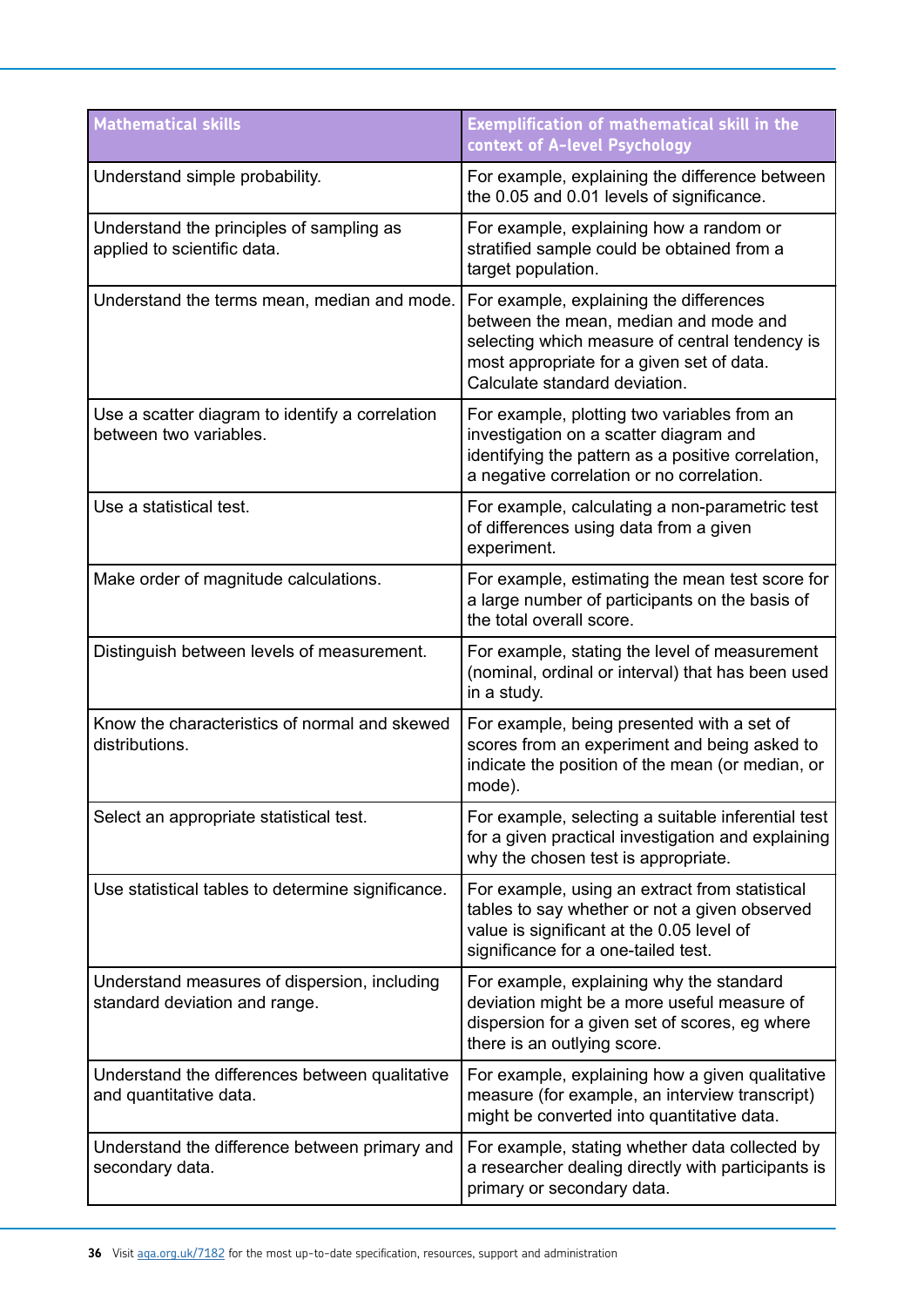| <b>Mathematical skills</b>                                                                                  | <b>Exemplification of mathematical skill in the</b><br>context of A-level Psychology                                                                                                                      |  |
|-------------------------------------------------------------------------------------------------------------|-----------------------------------------------------------------------------------------------------------------------------------------------------------------------------------------------------------|--|
| Algebra                                                                                                     |                                                                                                                                                                                                           |  |
| Understand and use the symbols: $=$ , $\lt$ , $\lt$ , $\gt$ ,<br>$>$ , $\alpha$ , $\sim$ .                  | For example, expressing the outcome of an<br>inferential test in the conventional form by<br>stating the level of significance at the 0.05 level<br>or 0.01 level by using symbols appropriately.         |  |
| Substitute numerical values into algebraic<br>equations using appropriate units for physical<br>quantities. | For example, inserting the appropriate values<br>from a given set of data into the formula for a<br>statistical test, eg inserting the N value (for the<br>number of scores) into the Chi Square formula. |  |
| Solve simple algebraic equations.                                                                           | For example, calculating the degrees of<br>freedom for a Chi Square test.                                                                                                                                 |  |
| Graphs                                                                                                      |                                                                                                                                                                                                           |  |
| Translate information between graphical,<br>numerical and algebraic forms.                                  | For example, using a set of numerical data (a<br>set of scores) from a record sheet to construct a<br>bar graph.                                                                                          |  |
| Plot two variables from experimental or other<br>data.                                                      | For example, sketching a scatter diagram using<br>two sets of data from a correlational<br>investigation.                                                                                                 |  |